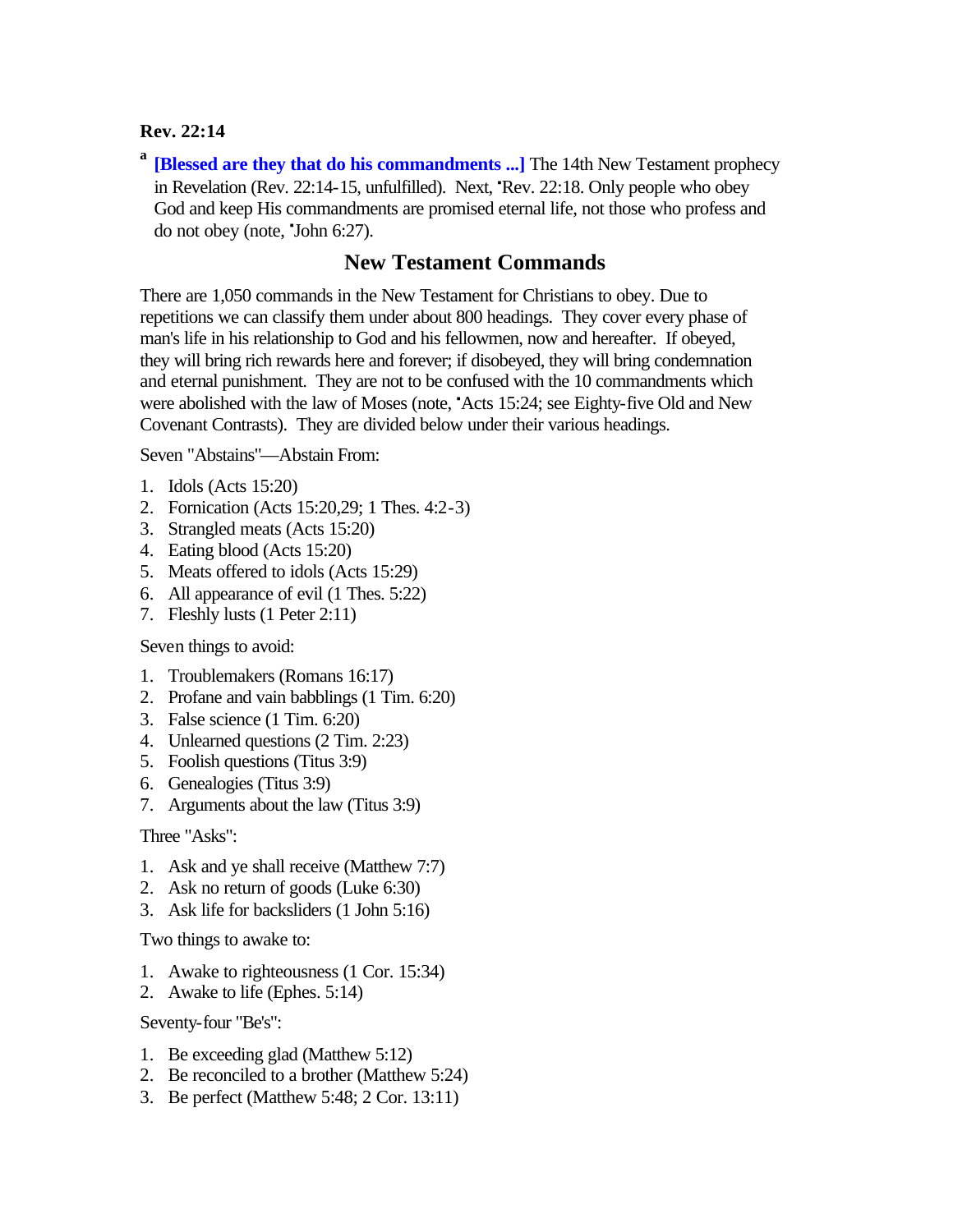- 4. Be wise as serpents (Matthew 10:16)
- 5. Be harmless as doves (Matthew 10:16)
- 6. Be ready for Christ's coming (Matthew 24:44; Luke 12:40)
- 7. Be content with your wages (Luke 3:14)
- 8. Be merciful as God (Luke 6:36)
- 9. Be like faithful servants (Luke 12:36)
- 10. Be thankful (Col. 3:15)
- 11. Be at peace among selves (1 Thes. 5:13)
- 12. Be patient toward all people (1 Thes. 5:14; 2 Tim. 2:24)
- 13. Be no partaker of sin (1 Tim. 5:22)
- 14. Be sober and hope (1 Peter 1:13)
- 15. Be sober and pray (1 Peter 4:7)
- 16. Be sober, grave, temperate, sound in faith, charity, and patience (aged men, Titus 2:2)
- 17. Be sober, love husbands and children (young women, Titus 2:4)
- 18. Be sober minded (young men, Titus 2:6)
- 19. Be in behavior as becoming to saints (aged women, Titus 2:3)
- 20. Be discreet, chaste, keepers at home, good, obedient (young women, Titus 2:5)
- 21. Be ready to give an answer of the hope that is in you (1 Peter 3:15)
- 22. Be of good cheer (John 16:33)
- 23. Be baptized (Acts 2:38)
- 24. Be converted (Acts 3:19)
- 25. Be transformed (Romans 12:2)
- 26. Be kind of brotherly love one to another (Romans 12:10; Ephes. 4:32)
- 27. Be fervent in spirit (Romans 12:11)
- 28. Be patient in tribulation (Romans 12:12)
- 29. Be given to hospitality (Romans 12:13)
- 30. Be afraid, if lawless (Romans 13:4)
- 31. Be no idolater (1 Cor. 10:7)
- 32. Be followers of Paul as he followed Christ (1 Cor. 11:1; Phil. 3:17)
- 33. Be followers of God (Ephes. 5:1)
- 34. Be followers of the faithful and patient (Hebrews 6:12)
- 35. Be children in malice (1 Cor. 14:20)
- 36. Be men in understanding (1 Cor. 14:20)
- 37. Be stedfast (1 Cor. 15:58)
- 38. Be unmoveable (1 Cor. 15:58)
- 39. Be always abounding in God's work (1 Cor. 15:58)
- 40. Be strong in the Lord (1 Cor. 16:13; Ephes. 6:10; 2 Tim. 2:1)
- 41. Be of good comfort (2 Cor. 13:11)
- 42. Be of one mind (Romans 12:16; 2 Cor. 13:11; Phil. 2:2; 1 Peter 3:8)
- 43. Be separate from the unclean (2 Cor. 6:17)
- 44. Be renewed in spirit (Ephes. 4:23)
- 45. Be angry and sin not (Ephes. 4:26)
- 46. Be tenderhearted one to another (Ephes. 4:32)
- 47. Be filled with the Spirit (Ephes. 5:18)
- 48. Be likeminded (Phil. 2:2)
- 49. Be one of accord (Phil. 2:2)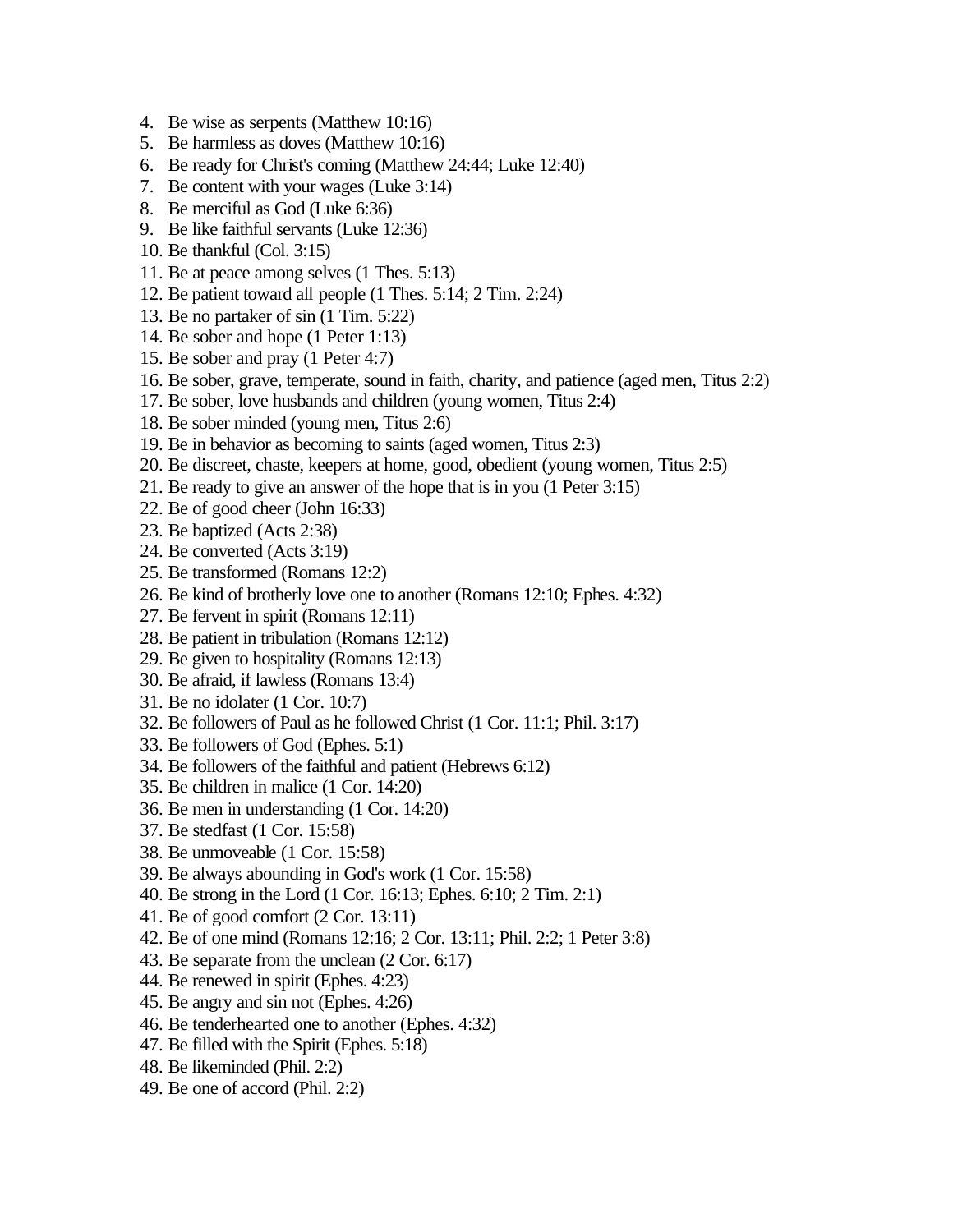- 50. Be anxious for nothing (Phil. 4:6)
- 51. Be an example to believers in word, conversation, charity, spirit, faith, and purity (1 Tim. 4:12)
- 52. Be a partaker of Christian sufferings (2 Tim. 1:8; cp. 1 Peter 4:1)
- 53. Be gentle to all people (2 Tim. 2:24)
- 54. Be apt to teach (2 Tim. 2:24)
- 55. Be instant in season, out of season (2 Tim. 4:2)
- 56. Be careful to maintain good works (Titus 3:8,14; cp. Matthew 5:16)
- 57. Be content with what you have (Hebrews 13:5)
- 58. Be doers of the Word (James 1:22)
- 59. Be afflicted and mourn (James 4:9)
- 60. Be patient till Christ comes (James 5:7-8)
- 61. Be holy in conversation (behavior) (1 Peter 1:15-16)
- 62. Be pitiful (1 Peter 3:8)
- 63. Be courteous (1 Peter 3:8)
- 64. Be examples of the flock of God, not lord over it (1 Peter 5:3)
- 65. Be subject one to another (1 Peter 5:5)
- 66. Be clothed with humility (1 Peter 5:5)
- 67. Be sober (1 Peter 5:8)
- 68. Be vigilant (1 Peter 5:8)
- 69. Be mindful of prophecies and commandments (2 Peter 3:2)
- 70. Be diligent to be found in peace (2 Peter 3:14)
- 71. Be diligent to be without spot, and blameless (2 Peter 3:14)
- 72. Be faithful to death (Rev. 2:10)
- 73. Be watchful, strengthen self (Rev. 3:2)
- 74. Be zealous and repent (Rev. 3:19)

Thirty "Be Not's":

- 1. Be not like the hypocrites in prayer (Matthew 6:5)
- 2. Be not like the heathen in prayer (Matthew 6:8)
- 3. Be not as hypocrites in fasting (Matthew 6:16)
- 4. Be not called "Rabbi" (Matthew 23:8)
- 5. Be not called "Master" (Matthew 23:9)
- 6. Be not afraid of man (Luke 12:4)
- 7. Be not of doubtful mind (Luke 12:29)
- 8. Be not many teachers (James 3:1)
- 9. Be not afraid of terror (1 Peter 3:14)
- 10. Be not troubled (1 Peter 3:14)
- 11. Be not ignorant of time with God (2 Peter 3:8; cp. Isaiah 57:15)
- 12. Be not deceived: 10 classes not to inherit the kingdom (1 Cor. 6:9-10)
- 13. Be not conformed to world (Romans 12:2)
- 14. Be not slothful in business (Romans 12:11)
- 15. Be not conceited (Romans 12:16)
- 16. Be not overcome of evil (Romans 12:21)
- 17. Be not mere servants of men (1 Cor. 7:23)
- 18. Be not children in understanding (1 Cor. 14:20)
- 19. Be not deceived by evil companions (1 Cor. 15:33)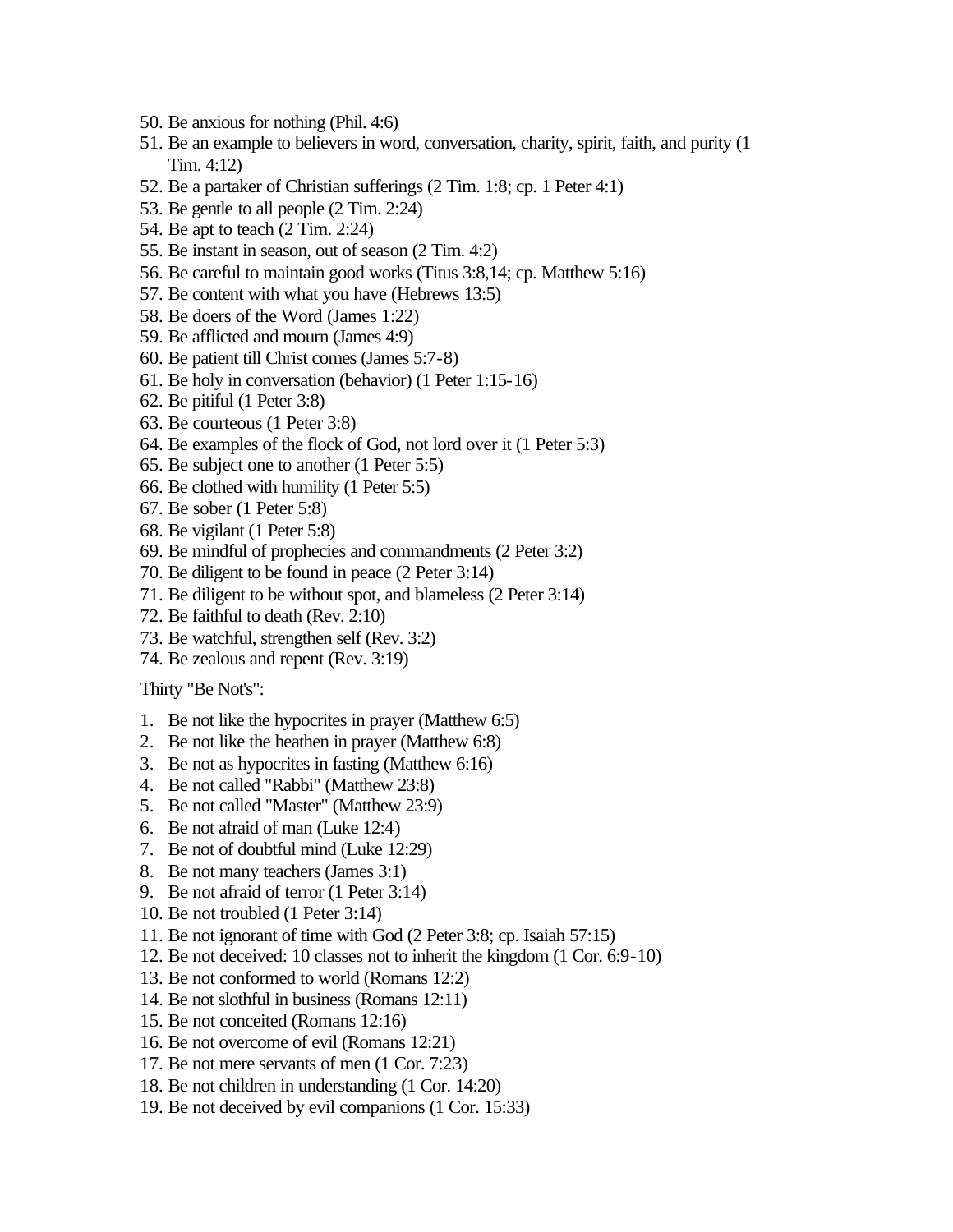- 20. Be not unequally yoked together with unbelievers (2 Cor. 6:14-15)
- 21. Be not entangled again with keeping the law (Galatians 5:1. See Eighty-five Old and New Covenant Contrasts)
- 22. Be not deceived: man will reap what he sows (Galatians 6:7-8)
- 23. Be not partakers with sinners (Ephes. 5:7)
- 24. Be not unwise about God's will (Ephes. 5:17)
- 25. Be not drunk with wine (Ephes. 5:18)
- 26. Be not weary in well doing (2 Thes. 3:13)
- 27. Be not ashamed of God (2 Tim. 1:8)
- 28. Be not slothful (Hebrews 6:12)
- 29. Be not forgetful of strangers (Hebrews 13:2)
- 30. Be not carried about with different strange doctrines (Hebrews 13:9)

Four things to believe:

- 1. The gospel (Mark 1:15)
- 2. God's existence (Hebrews 11:6)
- 3. On Jesus Christ (1 John 3:23)
- 4. God rewards diligent seeking (Hebrews 11:6).

One thing not to believe:

1. Believe not every spirit (1 John 4:1).

Fourteen "Beware's":

- 1. Beware of false prophets (Matthew 7:15)
- 2. Beware of people (Matthew 10:17)
- 3. Beware of leaven (doctrine) of Pharisees (Matthew 16:6-12)
- 4. Beware of leaven (doctrine) of Herod (Mark 8:15)
- 5. Beware of hypocrisy (Luke 12:1)
- 6. Beware of covetousness (Luke 12:15)
- 7. Beware of scribes (Mark 12:38; Luke 20:46)
- 8. Beware of lest you despise God and perish (Acts 13:40-41)
- 9. Beware of dogs (false teachers, Phil. 3:2; Isaiah 56:10)
- 10. Beware of evil workers (Phil. 3:2)
- 11. Beware of the concision (Jews, Phil. 3:2)
- 12. Beware of being spoiled through philosophy (Col. 2:8)
- 13. Beware of being spoiled through vain deceit (Col. 2:8)
- 14. Beware of backsliding (2 Peter 3:17)

Two classes to bless:

- 1. Those who curse you (Matthew 5:44; Luke 6:28)
- 2. Persecutors (Romans 12:14)

Three things to cast out or away:

- 1. The beam out of own eyes (Matthew 7:5; Luke 6:42)
- 2. Devils (Matthew 10:8)
- 3. All your cares upon God (1 Peter 5:7)

One thing not to cast away: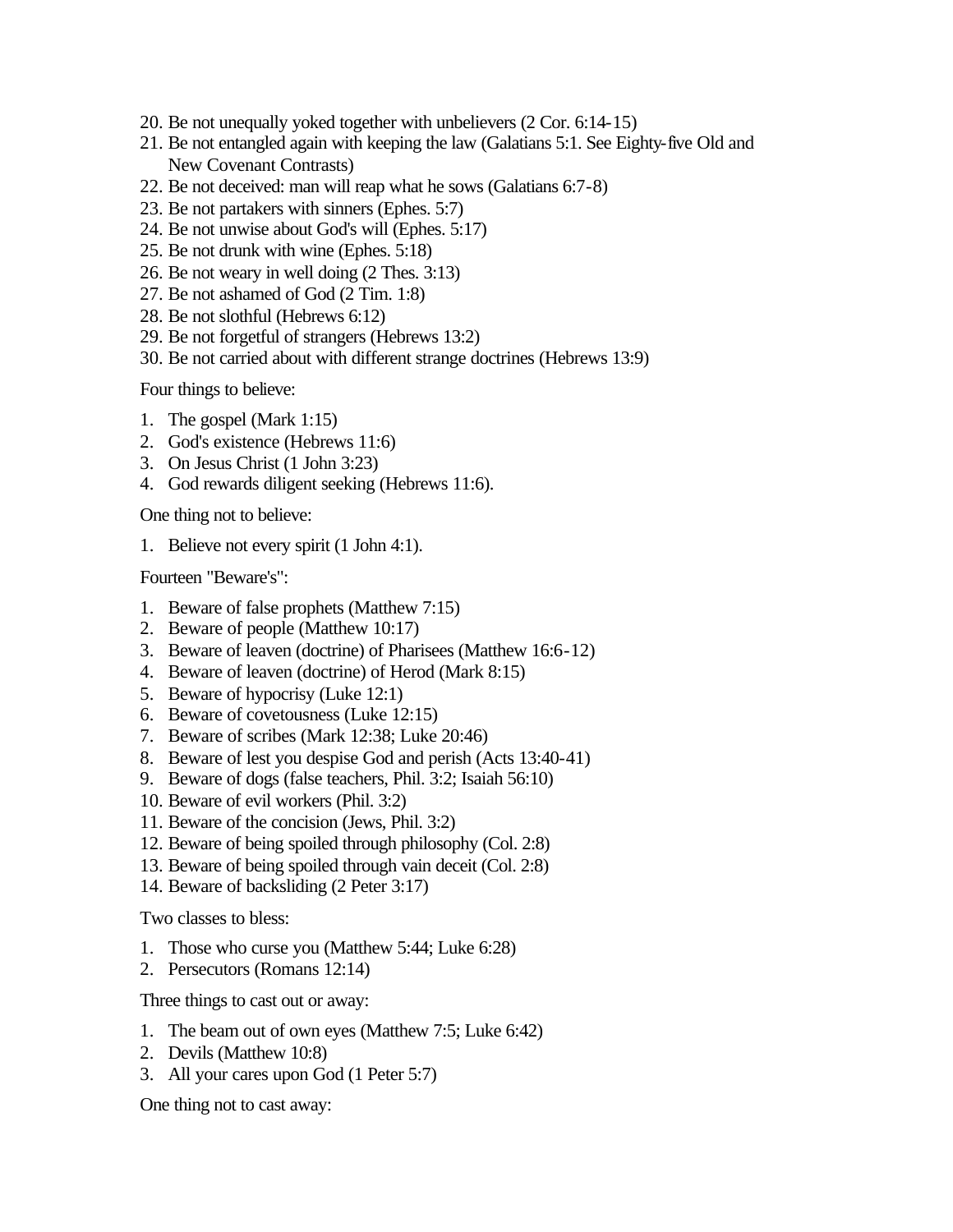Your confidence in God (Hebrews 10:35)

Five things to charge:

- 1. Men to be blameless (1 Tim. 5:7)
- 2. The rich to be humble (1 Tim. 6:17)
- 3. The rich to trust in God (1 Tim. 6:17)
- 4. The rich to do good works (1 Tim. 6:18)
- 5. The rich to lay hold on eternal life (1 Tim. 6:19)

Two classes to comfort:

- 1. One another—fellow Christians (1 Thes. 4:18; 1 Thes. 5:11)
- 2. The feeble-minded (1 Thes. 5:14)

Five things to consider:

- 1. The ravens (Luke 12:24)
- 2. The lilies (Luke 12:27-28)
- 3. Truth (2 Tim. 2:7)
- 4. That you are capable of falling (Galatians 6:1)
- 5. Christ (Hebrews 3:1; Hebrews 12:3)

Three things to continue in:

- 1. Love (John 15:9)
- 2. Prayer (Romans 12:12; Col. 4:2)
- 3. Truth (2 Tim. 3:14)

Two things to covet:

- 1. The best gifts (1 Cor. 12:31)
- 2. To prophesy (1 Cor. 14:39); cp. things not to covet (Exodus 20:17; Deut. 5:21)

Ten "Do's":

- 1. Do good to them that hate you (Matthew 5:44; Luke 6:27)
- 2. Do to others what you expect of them (Matthew 7:12; Luke 6:31)
- 3. Do violence to no man (Luke 3:14)
- 4. Do good (Luke 6:35; Romans 13:3)
- 5. Do this (put God first) and live (Luke 10:28)
- 6. Do all to God's glory (1 Cor. 10:31; Col. 3:17,23)
- 7. Do all things without murmuring and disputing (Phil. 2:14)
- 8. Do those things which were seen and heard in me (Paul, Phil. 4:9)
- 9. Do your own business (1 Thes. 4:11)
- 10. Do the work of an evangelist (2 Tim. 4:5)

Ten "Do Not's":

- 1. Do not alms before people (Matthew 6:1)
- 2. Do not sound trumpet before you when giving alms (Matthew 6:2)
- 3. Do not do works of Pharisees (Matthew 23:3-33)
- 4. Do not love in word only (1 John 3:18)
- 5. Do not give heed to fables (1 Tim. 1:4)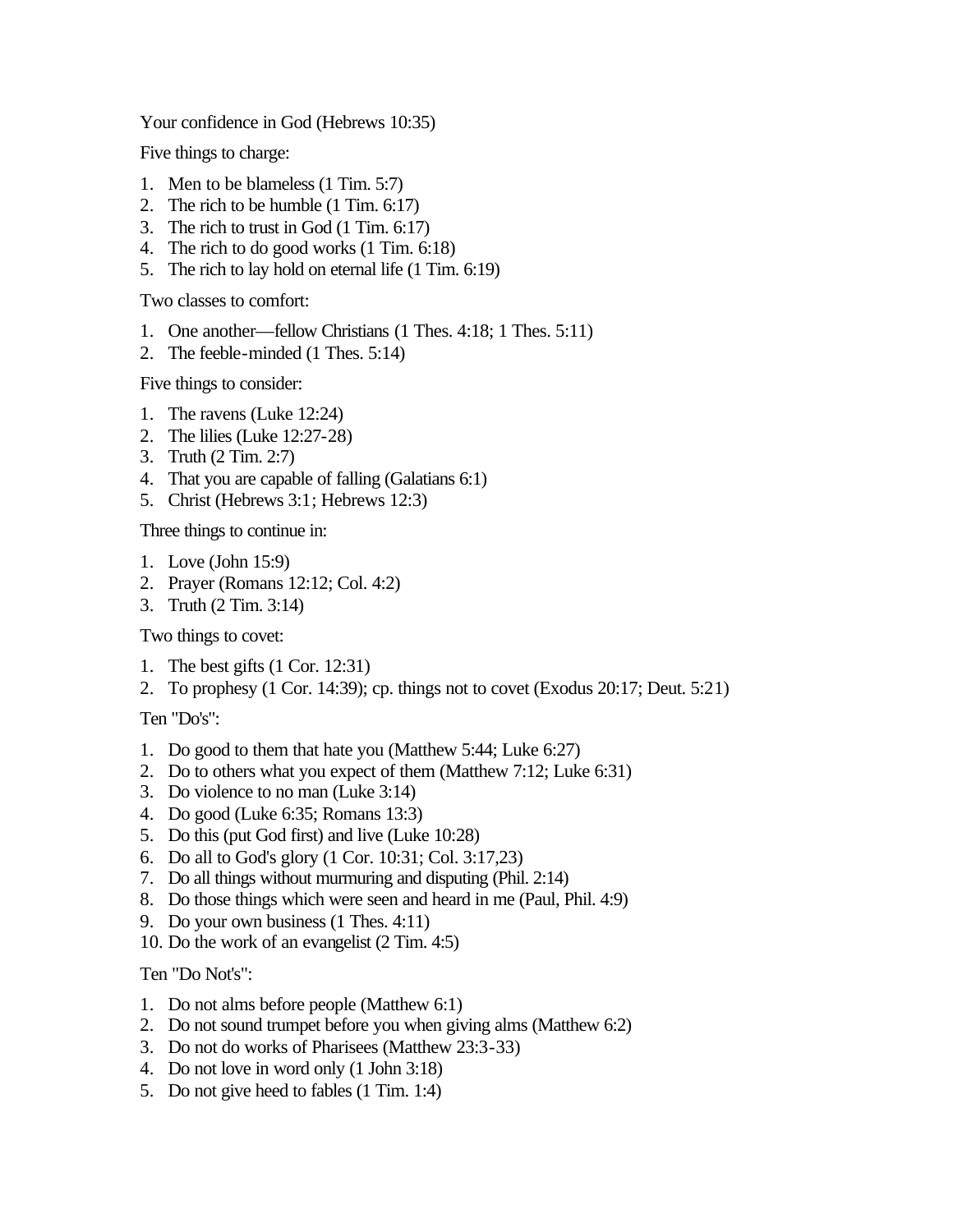- 6. Do not give heed to genealogies (1 Tim. 1:4)
- 7. Do not err (James 1:16)
- 8. Do not commit adultery (James 2:11)
- 9. Do not kill (James 2:11)
- 10. Do not fashion self according to former lusts (1 Peter 1:14)

Two things to endure:

- 1. Hardness (2 Tim. 2:3)
- 2. Sufferings (2 Tim. 4:5)

Whom to fear:

God (Matthew 10:28; Luke 12:5; 1 Peter 2:17; Rev. 14:7)

Three things not to fear:

- 1. Man (Matthew 10:28; Luke 12:5)
- 2. Persecutors (Matthew 10:26)
- 3. No lack of provision (Matthew 10:31; Mark 6:8-9; Luke 12:7)

Five things to feed:

- 1. Enemies (Romans 12:20)
- 2. Lambs (John 21:15)
- 3. Sheep (John 21:16,17)
- 4. Flock of God (1 Peter 5:2)
- 5. The church (Acts 20:28)

Four things to flee from:

- 1. Fornication (1 Cor. 6:18)
- 2. Idolatry (1 Cor. 10:14)
- 3. Hurtful lusts (1 Tim. 6:9-11)
- 4. Youthful lusts (2 Tim. 2:22)

Ten things to follow:

- 1. Christ (Matthew 4:19; Matthew 8:22; Matthew 16:24; Mark 8:34; Mark 10:21; Luke 9:23; John 21:19)
- 2. Love (1 Cor. 14:1; 1 Tim. 6:11; 2 Tim. 2:22)
- 3. Good (1 Thes. 5:15; 3 John 1:11)
- 4. Righteousness (1 Tim. 6:11; 2 Tim. 2:22)
- 5. Godliness (1 Tim. 6:11)
- 6. Faith (1 Tim. 6:11; 2 Tim. 2:22)
- 7. Patience (1 Tim. 6:11)
- 8. Meekness (1 Tim. 6:11)
- 9. Peace (2 Tim. 2:22; Hebrews 12:14)
- 10. Holiness (Hebrews 12:14)

Seven things about giving:

- 1. Commanded: give (Luke 6:38)
- 2. Whom to give to: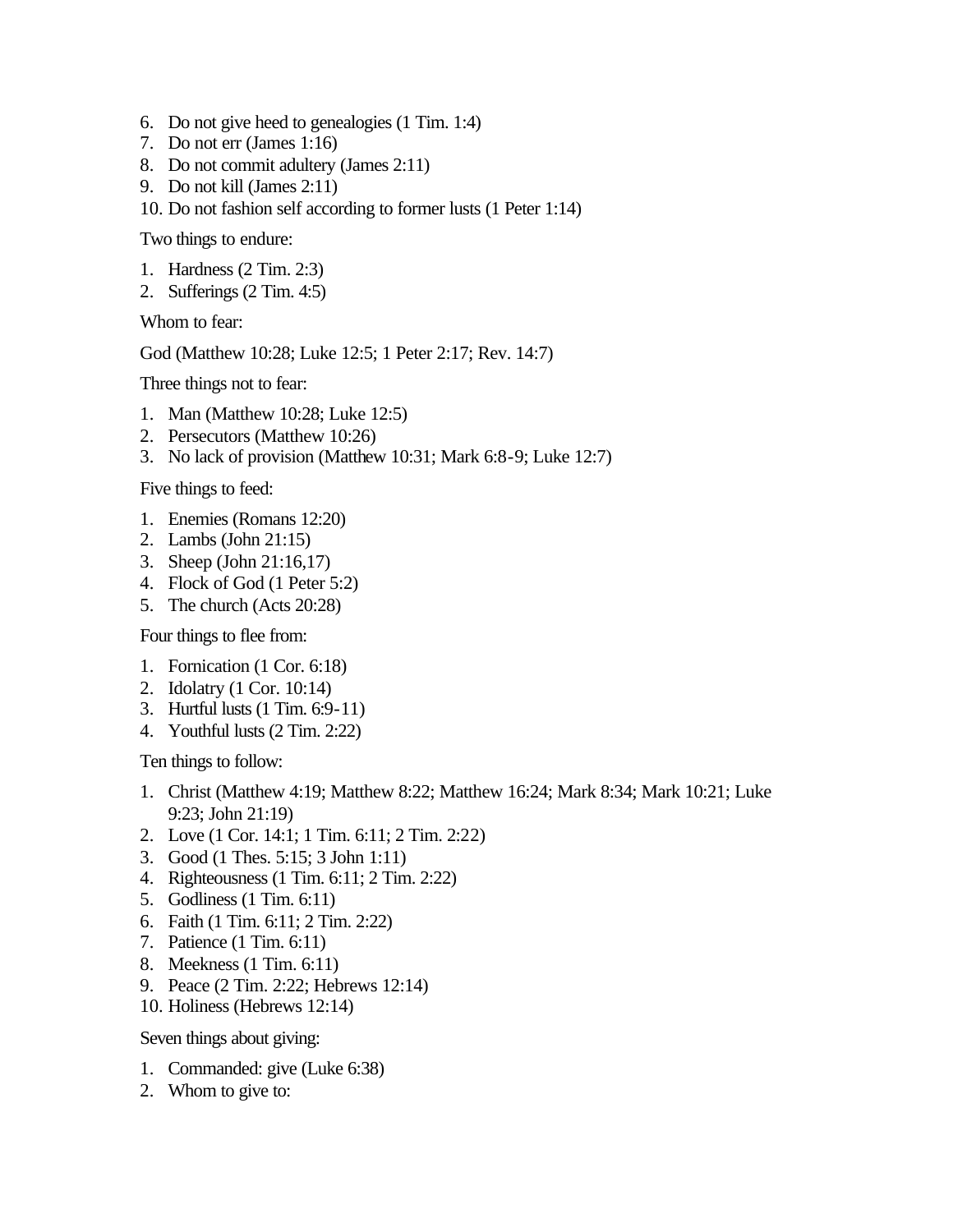- (1) Him that asks (Matthew 5:42; Luke 6:30)
- (2) Needy saints (Romans 12:13)
- (3) God (Col. 3:17; Rev. 14:7)
- 3. Whom not to give to:
	- (1) Give not holy things to rebels (Matthew 7:6)
	- (2) Give no place to Satan (Ephes. 4:27)
- 4. What to give:
	- (1) Holy things (Matthew 7:6; Matthew 10:8)
	- (2) Give thanks (Ephes. 5:20; Phil. 4:6; Col. 3:17; 1 Thes. 5:18)
	- (3) Give time to reading, exhortation, doctrine (1 Tim. 4:13)
	- (4) Give self wholly (1 Tim. 4:15)
	- (5) Give glory to God (Rev. 14:7)
- 5. What not to give:
	- (1) Give no offense (1 Cor. 10:32)
	- (2) Give no heed of fables and commandments of human beings (Titus 1:14)
- 6. How to give:
	- (1) Freely (Matthew 10:8; 2 Cor. 9:6)
	- (2) Good measure (Luke 6:38)
	- (3) As God has prospered (1 Cor. 16:2)
	- (4) Willingly (2 Cor. 8:12)
	- (5) With purpose (2 Cor. 9:7)
	- (6) Cheerfully (2 Cor. 9:7)
- 7. Blessings promised for giving:
	- (1) Returns on the basis of giving (Luke 6:38; 2 Cor. 9:6)
	- (2) Reward (Matthew 10:42)
	- (3) All grace abounding (2 Cor. 9:8)
	- (4) All sufficiency (2 Cor. 9:8)
	- (5) Eternal righteousness (2 Cor. 9:9)
	- (6) Increased fruits (2 Cor. 9:10)
	- (7) Enrichment in all things (2 Cor. 9:11)

Five "Go's":

- 1. Go two miles (Matthew 5:41)
- 2. Go teach (Matthew 28:19-20)
- 3. Go preach (Mark 16:15)
- 4. Go not from house to house (Luke 10:7)
- 5. Go and do likewise (Luke 10:37)

## Seven "Have's":

- 1. Have faith (Mark 11:22; Romans 14:22-23)
- 2. Have no fellowship with darkness (Ephes. 5:11)
- 3. Have no respect of persons (1 Tim. 5:21; James 2:1-10)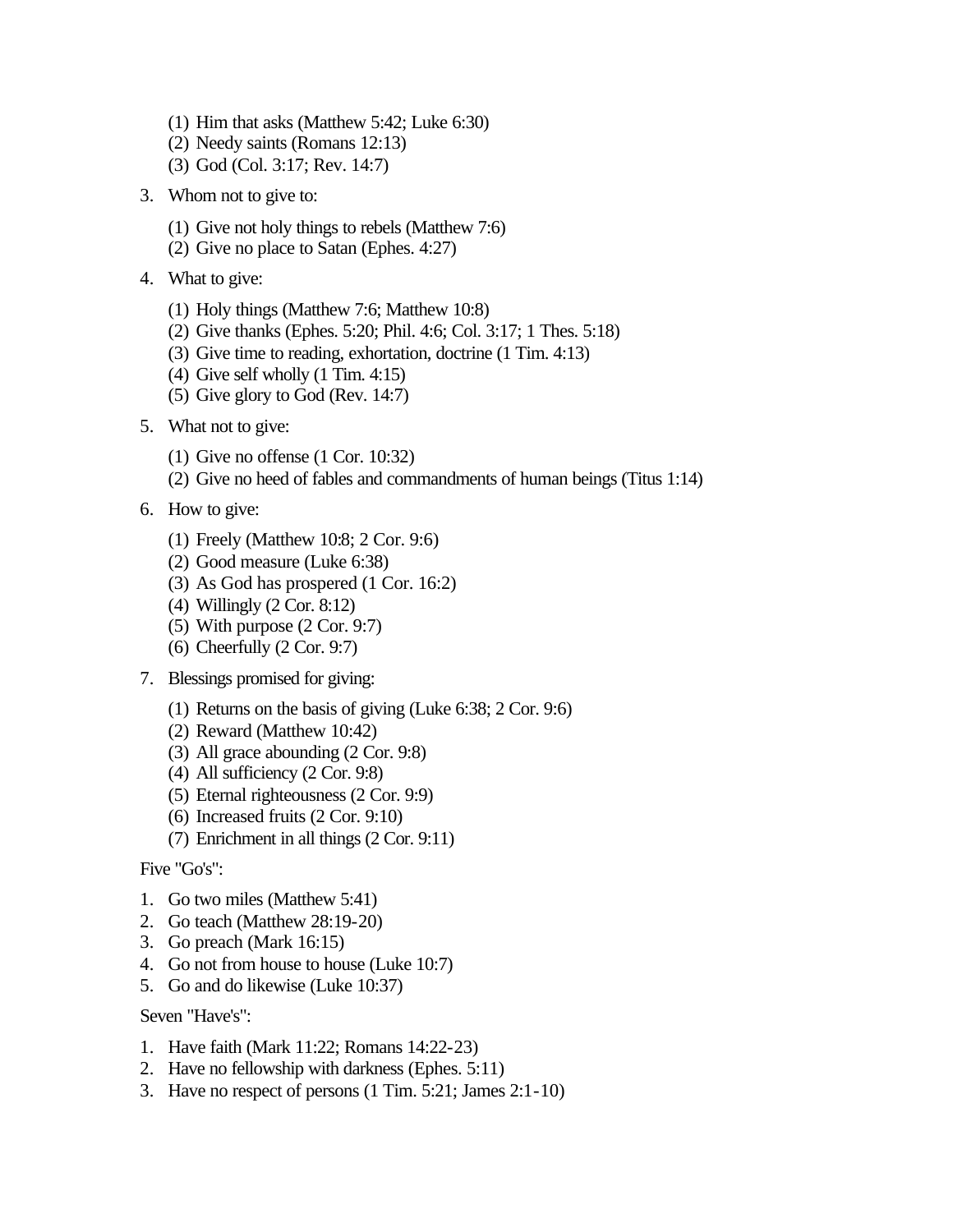- 4. Have honest conversation (1 Peter 2:12)
- 5. Have compassion (1 Peter 3:8; Jude 1:22)
- 6. Have a good conscience (1 Peter 3:16)
- 7. Have fervent love (1 Peter 4:8)

Fourteen "Hold's":

- 1. Hold forth Word of life (Phil. 2:16)
- 2. Hold fast to the good (1 Thes. 5:21)
- 3. Hold Christian traditions (1 Tim. 1:19; 1 Tim. 3:9)
- 4. Hold faith (1 Tim. 1:19)
- 5. Hold a good conscience (1 Tim. 1:19)
- 6. Hold fast sound doctrine (2 Tim. 1:13)
- 7. Hold fast till Christ comes (Rev. 2:25)
- 8. Hold fast what you have (Rev. 3:11)
- 9. Hold your crown (Rev. 3:11)
- 10. Hold reputation of ministers (Phil. 2:29)
- 11. Hold eternal life (1 Tim. 6:12,19)
- 12. Hold hope (Hebrews 6:18)
- 13. Hold confidence (Hebrews 3:6,14)
- 14. Hold what is heard and received (Rev. 3:3)

Six classes to honor:

- 1. Fathers (Luke 18:20; Ephes. 6:2)
- 2. Mothers (Matthew 19:19; Mark 10:19)
- 3. Others (Romans 12:10)
- 4. Widows indeed (1 Tim. 5:3)
- 5. All people (1 Peter 2:17)
- 6. Kings—rulers (1 Peter 2:17)

Seven things to keep:

- 1. Keep commandments (Matthew 19:17; John 14:15)
- 2. Keep no company with the 6 classes of professed Christians of 1 Cor. 5:11
- 3. Keep yourself pure (1 Tim. 5:22)
- 4. Keep the gospel commandments until Christ comes (1 Tim. 6:14)
- 5. Keep the good entrusted you (2 Tim. 1:14)
- 6. Keep yourself from idols (1 John 5:21)
- 7. Keep yourself in God's love (Jude 1:21)

Six things to lay aside:

- 1. Wickedness (James 1:21)
- 2. All malice (1 Peter 2:1)
- 3. All guile (1 Peter 2:1)
- 4. All hypocrisies (1 Peter 2:1)
- 5. All envies (1 Peter 2:1)
- 6. All evil speakings (1 Peter 2:1)

One Hundred "Let's":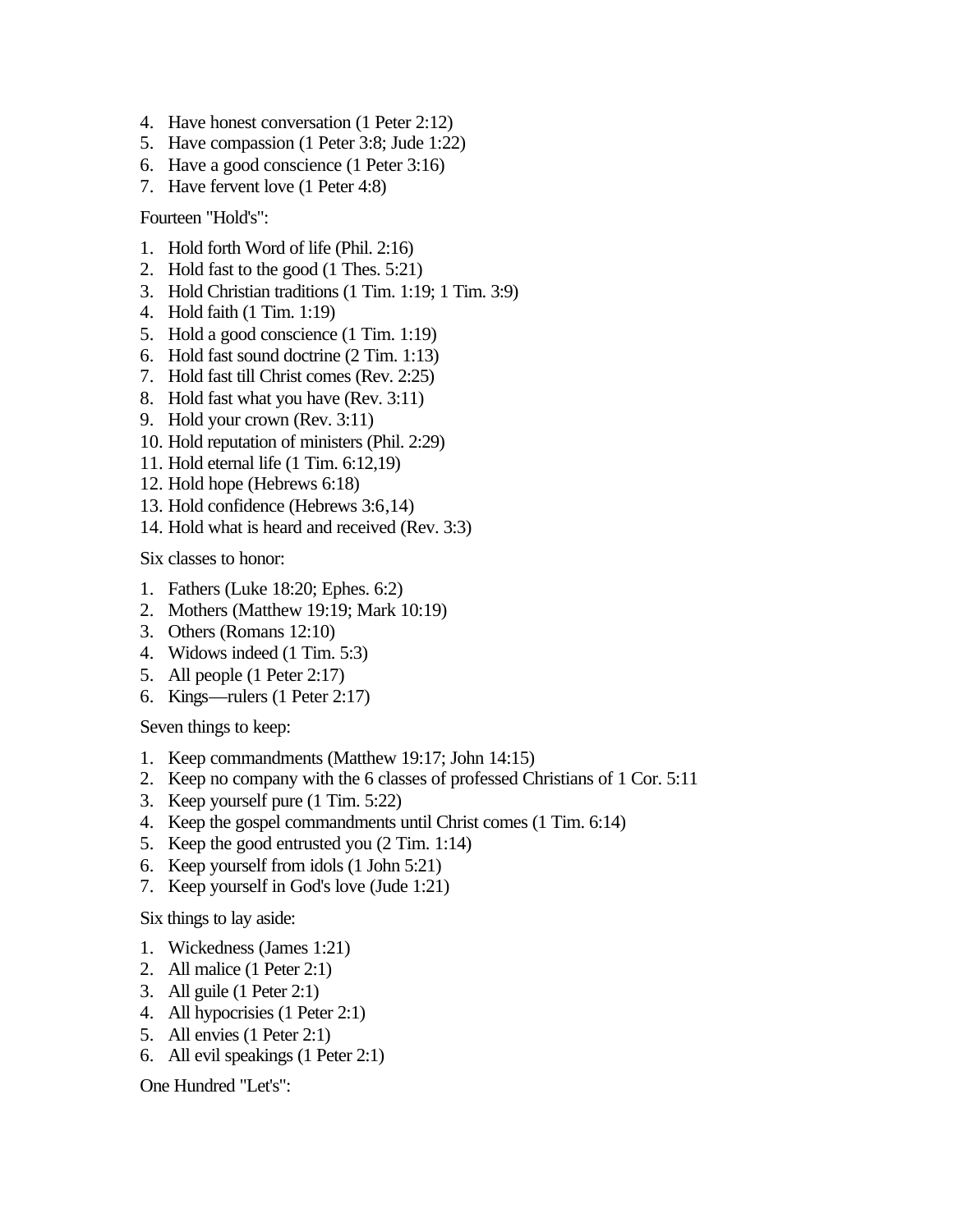- 1. Let your light shine (Matthew 5:16; Luke 12:35).
- 2. Let your conversation be yea, nay (Matthew 5:37; James 5:12).
- 3. Let your enemy have your cloak (Matthew 5:40; Luke 6:29).
- 4. Let blind leaders alone (Matthew 15:14).
- 5. Let everyone deny themselves (Matthew 16:24; Mark 8:34; Luke 9:23).
- 6. Let him take up cross (Matthew 16:24; Mark 8:34; Mark 10:21; Luke 9:23).
- 7. Let him hear (Mark 4:23; Luke 14:35).
- 8. Let him share with the needy (Luke 3:11).
- 9. Let your loins be girded (Luke 12:35).
- 10. Let everyone take your purse and script (Luke 22:36).
- 11. Let him sell his garment, buy sword (Luke 22:36).
- 12. Let your love be genuine (Romans 12:9).
- 13. Let everyone obey the civil laws (Romans 13:1).
- 14. Let everyone choose his own sabbath day (Romans 14:5-7; Col. 2:14-17).
- 15. Let everyone take heed how he builds upon Christ (1 Cor. 3:10).
- 16. Let no man deceive himself (1 Cor. 3:18).
- 17. Let every man have his own wife (1 Cor. 7:2).
- 18. Let every woman her own husband (1 Cor. 7:2).
- 19. Let spouses satisfy each other in sexual relations (1 Cor. 7:4-5).
- 20. Let them who cannot restrain marry (1 Cor. 7:9).
- 21. Let husbands and wifes remain unmarried if they separate or, be reconciled (1 Cor. 7:11).
- 22. Let the unbelieving ones depart who refuse to remain (1 Cor. 7:15).
- 23. Let every man abide in his calling (1 Cor. 7:17-24).
- 24. Let no one seek to erase circumcision (1 Cor. 7:18).
- 25. Let no one be circumcised (as a religious rite, 1 Cor. 7:18).
- 26. Let a father give his daughter in marriage if she desires it (1 Cor. 7:36-38).
- 27. Let him who thinks he stands take heed lest he fall (1 Cor. 10:12).
- 28. Let no man seek wealth selfishly (1 Cor. 10:24).
- 29. Let the woman cut her hair if her head is uncovered (1 Cor. 11:6).
- 30. Let the woman wear a covering if cutting and shaving the hair be a shame (1 Cor. 11:6).
- 31. Let everyone examine self when taking the Lord's Supper (1 Cor. 11:28).
- 32. Let the hungry eat at home, not at the Lord's Supper (1 Cor. 11:34).
- 33. Let the speaker in tongues pray for the interpretation (1 Cor. 14:13).
- 34. Let all things be done to edifying (1 Cor. 14:26).
- 35. Let no more than 3 messages in tongues be given in one service (1 Cor. 14:27).
- 36. Let one interpret (1 Cor. 14:27).
- 37. Let the mind of Christ be in you (Phil. 2:5).
- 38. Let your moderation be known (Phil. 4:5).
- 39. Let your requests be known to God (Phil. 4:6).
- 40. Let no one judge you with regard to meats, drinks, holy days, new moons, and sabbath days (Col. 2:14-17; Romans 14:5-7).
- 41. Let no one rob you of your reward by some vain religion (Col. 2:18).
- 42. Let peace rule the heart (Col. 3:15).
- 43. Let the Word dwell in you (Col. 3:16).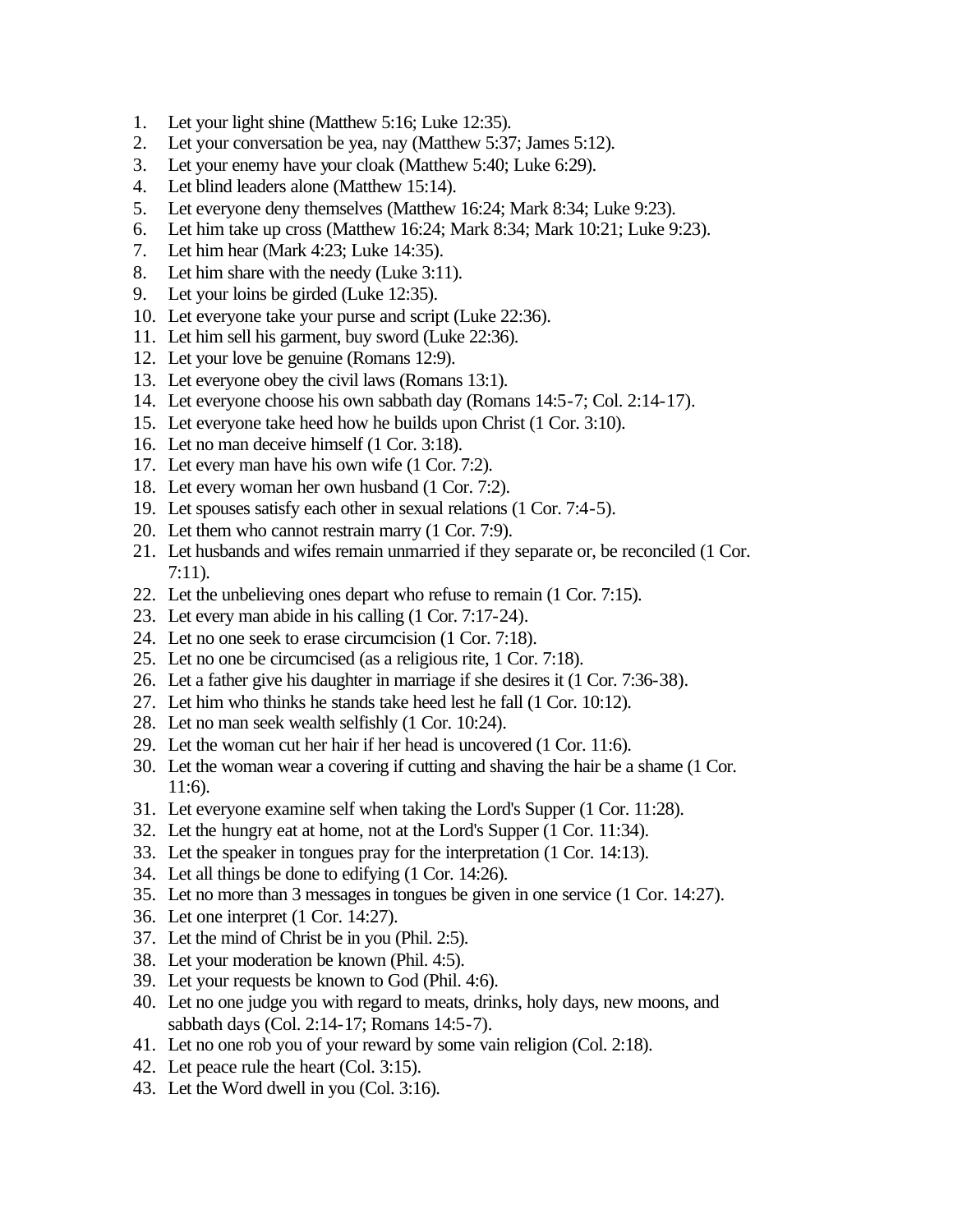- 44. Let speech be with grace (Col. 4:6).
- 45. Let no one deceive you about the day of Christ being at hand (2 Thes. 2:3).
- 46. Let no man despise youth (1 Tim. 4:12).
- 47. Let the speaker in tongues keep silent in church speaking to himself and God if no interpreter present (1 Cor. 14:28).
- 48. Let the prophets speak two or three messages and let others judge (1 Cor. 14:29).
- 49. Let times be shared in revelation (1 Cor. 14:30).
- 50. Let women learn quietly in church or at home (1 Cor. 14:34-35; 1 Tim. 2:11).
- 51. Let everyone acknowledge regulation of spiritual gifts to be commandments of God (1 Cor. 14:37).
- 52. Let rebels to truth remain ignorant (1 Cor. 14:38).
- 53. Let all things be done in decent order (1 Cor. 16:2).
- 54. Let everyone give as God prospers (1 Cor. 16:2).
- 55. Let all things be done in love (1 Cor. 16:14).
- 56. Let everyone give cheerfully (2 Cor. 9:7).
- 57. Let rebels to truth be accursed (1 Cor. 16:22; Galatians 1:8-9).
- 58. Let everyone prove their own work (Galatians 6:4).
- 59. Let those taught support the teacher (Galatians 6:6).
- 60. Let the thief steal no more (Ephes. 4:28).
- 61. Let the thief labor instead of stealing to have to give to others (Ephes. 4:28).
- 62. Let no corrupt conversation come from your mouth (Ephes. 4:29).
- 63. Let bitterness, wrath, anger, clamor, evil speaking, and malice be put away (Ephes. 4:31).
- 64. Let no man deceive you with vain words (Ephes. 5:6).
- 65. Let the wives be subject to their husbands (Ephes. 5:22,24; Col. 3:18; 1 Peter 3:1-6).
- 66. Let the husbands love their wives (Ephes. 5:25,28,33; Col. 3:19; 1 Peter 3:7).
- 67. Let the wives reverence their husbands (Ephes. 5:33).
- 68. Let your conversation (behavior) be becoming of the gospel (Phil. 1:27).
- 69. Let nothing be done through strife or vain glory (Phil. 2:3).
- 70. Let each esteem other better than himself (Phil. 2:3).
- 71. Let worthy elders be doubly honored (paid) (1 Tim. 5:17).
- 72. Let servants honor masters (1 Tim. 6:1).
- 73. Let masters respect servants (1 Tim. 6:2).
- 74. Let every Christian depart from iniquity (2 Tim. 2:19).
- 75. Let no man despise you (Titus 2:15).
- 76. Let brotherly love continue (Hebrews 13:1).
- 77. Let conversation be without covetousness (Hebrews 13:5).
- 78. Let patience work perfectly (James 1:4).
- 79. Let one who lacks, ask for wisdom (James 1:5).
- 80. Let him ask in faith (James 1:6).
- 81. Let the exalted rejoice (James 1:9).
- 82. Let the humble rejoice (James 1:10).
- 83. Let no man lay temptation to God (James 1:13).
- 84. Let everyone be swift to hear, slow to speak, slow to wrath (James 1:19).
- 85. Let the wise demonstrate wisdom and knowledge (James 3:13).
- 86. Let the light-hearted sinners become remorseful (James 4:9).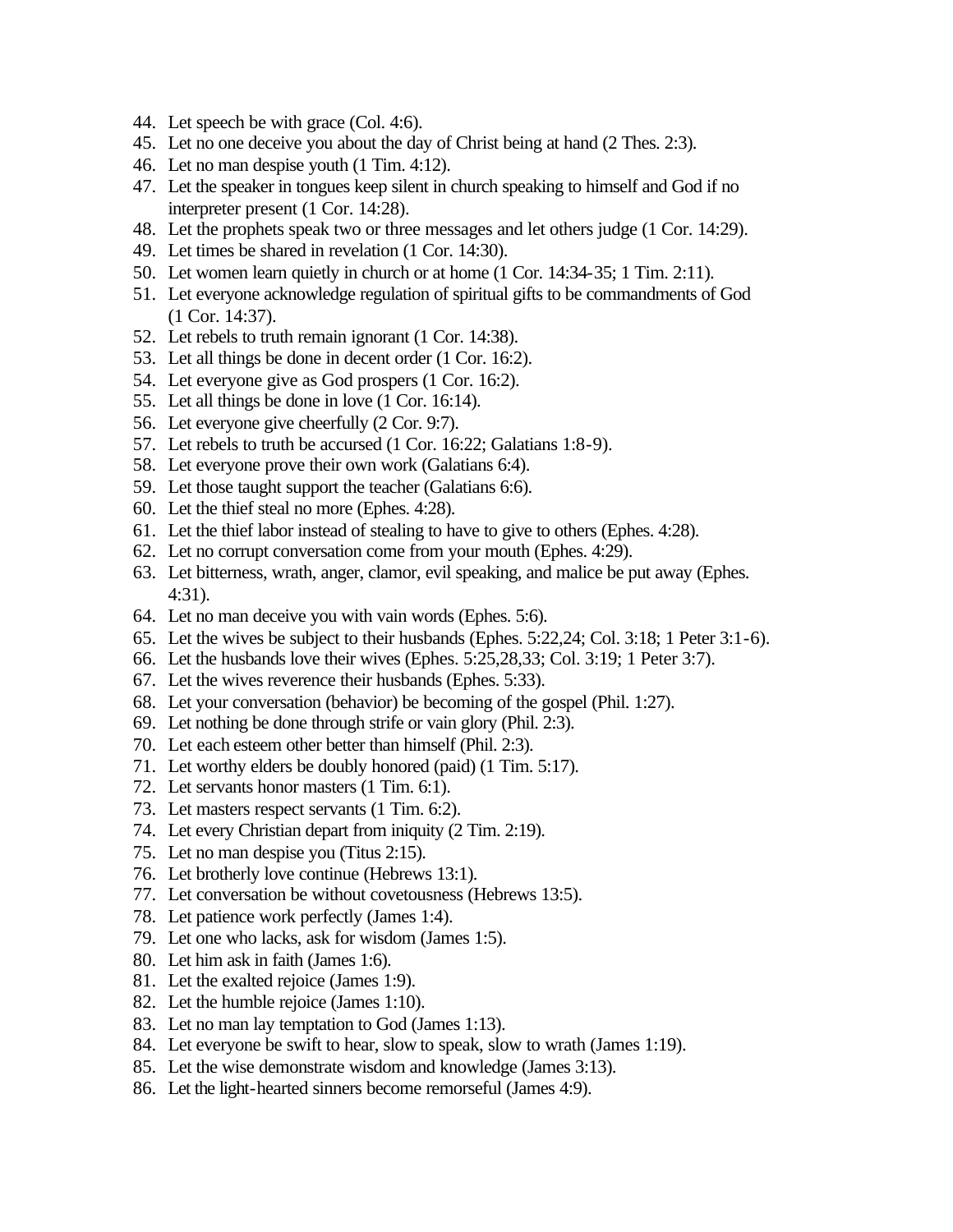- 87. Let the afflicted pray (James 5:13).
- 88. Let the merry sing psalms (James 5:13).
- 89. Let the sick call elders (James 5:14).
- 90. Let elders pray for sick, anointing with oil (James 5:14-15; cp. Mark 6:13).
- 91. Let adorning be more inward than outward (1 Peter 3:3-4; 1 Tim. 2:9-10).
- 92. Let everyone refrain tongue from evil, and lips from guile (1 Peter 3:10).
- 93. Let everyone shun evil, do good, seek peace and pursue it (1 Peter 3:11).
- 94. Let ministers speak for God (1 Peter 4:11).
- 95. Let no one suffer as a murderer, thief, evil doer, or busybody (1 Peter 4:15).
- 96. Let no one be ashamed to suffer as a Christian, but be thankful (1 Peter 4:16).
- 97. Let Christian sufferers commit their souls to God (1 Peter 4:19).
- 98. Let eternal life abide in you (1 John 2:24-25).
- 99. Let no man deceive you about being righteous (1 John 3:7).
- 100.Let him that hath an ear, hear (Rev. 2:7,11,17,29; Rev. 3:6,13,22).

Twelve "Let Not's":

- 1. Let not your left hand know what the right hand does (Matthew 6:3).
- 2. Let not man sever those who are married (Matthew 19:6).
- 3. Let not good be evil spoken of (Romans 14:16).
- 4. Let not sin reign in the body (Romans 6:12).
- 5. Let not him that eateth despise him that does not (Romans 14:3).
- 6. Let not him that eateth not judge him that does (Romans 14:3).
- 7. Let not the wife depart from her husband (1 Cor. 7:10).
- 8. Let not the husband put away his wife (1 Cor. 7:11).
- 9. Let not the Christian put away the unsaved companion who wishes to remain (1 Cor. 7:12,13).
- 10. Let not the sun go down on wrath (Ephes. 4:26).
- 11. Let not fornication, uncleanness, covetousness, filthiness, foolish talking, and jesting be mentioned among you as becometh saints (Ephes. 5:3-4).
- 12. Let not unworthy widows be supported by the church (1 Tim. 5:9-16).

Forty-two "Let us's":

- 1. Let us walk honestly (Romans 13:12).
- 2. Let us cast off works of darkness (Romans 13:12).
- 3. Let us put on armor of light (Romans 13:12).
- 4. Let us follow things of peace (Romans 14:9).
- 5. Let us follow things that edify (Romans 14:19).
- 6. Let us please neighbor for good (Romans 15:2-3).
- 7. Let us be sincere (1 Cor. 5:8).
- 8. Let us not commit fornication (1 Cor. 10:2-3).
- 9. Let us not tempt Christ (1 Cor. 10:9).
- 10. Let us not murmur (1 Cor. 10:10).
- 11. Let us cleanse ourselves from the filthiness of body and spirit (2 Cor. 7:1).
- 12. Let us perfect holiness (2 Cor. 7:1).
- 13. Let us walk in the Spirit (Galatians 5:25).
- 14. Let us not desire vain glory (Galatians 5:26).
- 15. Let us not provoke one another (Galatians 5:26).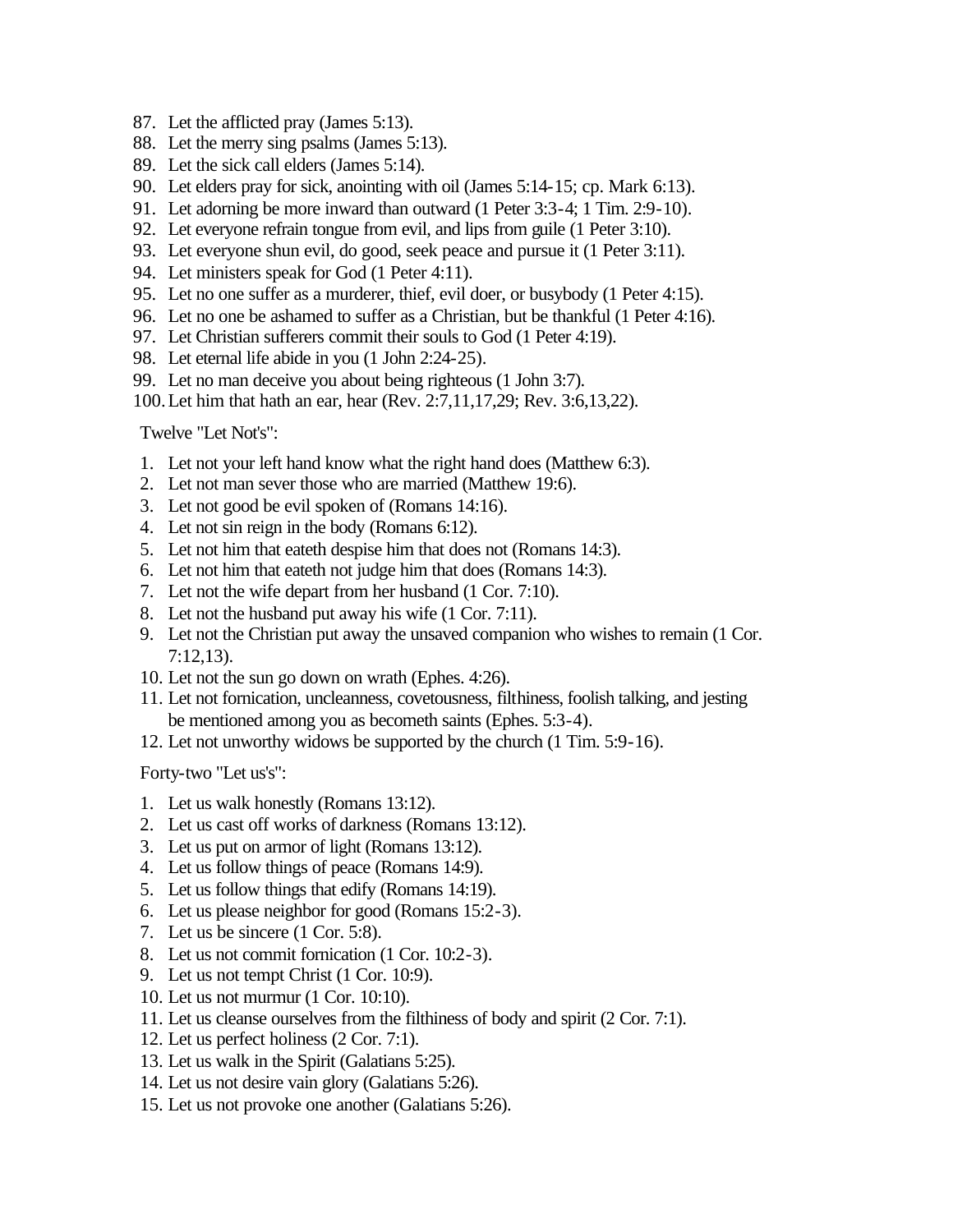- 16. Let us not envy one another (Galatians 5:26).
- 17. Let us not be weary in well doing (Galatians 6:9).
- 18. Let us do good to all people (Galatians 6:10).
- 19. Let us do good especially to fellow Christians (Galatians 6:10).
- 20. Let us who are mature press forward toward the mark (Phil. 3:14-15).
- 21. Let us walk by the same rule (Phil. 3:16).
- 22. Let us mind the same thing (Phil. 3:16).
- 23. Let us not sleep spiritually (1 Thes. 5:6).
- 24. Let us watch and be sober (1 Thes. 5:6,8).
- 25. Let us be content with food and raiment (1 Tim. 6:8).
- 26. Let us fear losing the soul (Hebrews 4:1-2).
- 27. Let us labor to be saved (Hebrews 4:11).
- 28. Let us hold fast our profession (Hebrews 10:23).
- 29. Let us come boldly to the throne of grace (Hebrews 4:16; Hebrews 10:19-23).
- 30. Let us go on to perfection (Hebrews 6:1).
- 31. Let us draw near to God (Hebrews 10:22).
- 32. Let us provoke to love and good works (Hebrews 10:24).
- 33. Let us not forsake assembling together in worship (Hebrews 10:25).
- 34. Let us exhort one another (Hebrews 10:25).
- 35. Let us lay aside every weight (Hebrews 12:1).
- 36. Let us lay aside besetting sin (Hebrews 12:1).
- 37. Let us run race with patience (Hebrews 12:1).
- 38. Let us look to Jesus (Hebrews 12:2).
- 39. Let us have grace to serve God (Hebrews 12:28).
- 40. Let us bear Christ's reproach (Hebrews 13:13).
- 41. Let us offer our sacrifice of praise to God continually (Hebrews 13:15).
- 42. Let us love one another (1 John 4:7,11).

Eight "Let Us Not's":

- 1. Let us not walk in rioting (Romans 13:13).
- 2. Let us not walk in drunkenness (Romans 13:13).
- 3. Let us not walk in chambering (Romans 13:13).
- 4. Let us not walk in wantonness (Romans 13:13).
- 5. Let us not walk in strife (Romans 13:13).
- 6. Let us not walk in envying (Romans 13:13).
- 7. Let us not judge one another in doubtful things (Romans 14:13).
- 8. Let us not cause others to stumble (Romans 14:13).

Three ways to live:

- 1. Live peacefully (Romans 12:18; 2 Cor. 13:11).
- 2. Live free from anxiety and undue care (1 Cor. 7:28-35).
- 3. Live no longer in lusts of sin (1 Peter 4:2).

Four commands to "Love":

- 1. Love your enemies (Matthew 5:44; Luke 6:27,35).
- 2. Love your fellow Christians (John 13:34; John 15:12,17; Galatians 5:14; 1 Peter 2:17; 1 John 3:23; 2 John 1:5).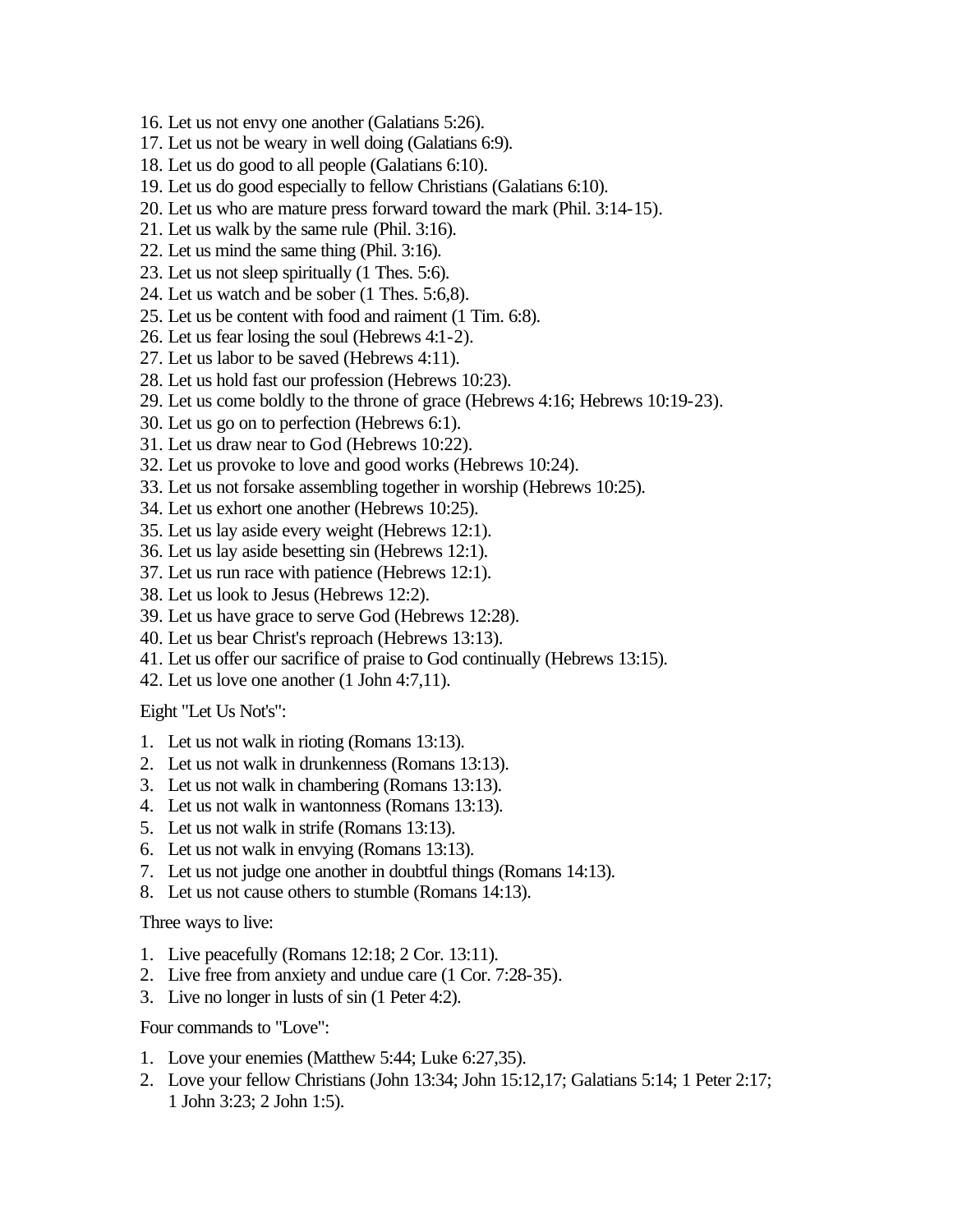- 3. Love the brotherhood (1 Peter 2:17).
- 4. Love your brother (1 John 4:21).

Two things not to love:

- 1. The world (1 John 2:15)
- 2. Things in the world (1 John 2:15)

Three ways to love:

- 1. Fervently (1 Peter 2:22)
- 2. With a pure heart (1 Peter 2:22)
- 3. As brethren (1 Peter 3:8)

One Person to pray to:

Pray to thy Father (Matthew 6:6; Matthew 9; John 16:23-26)

Three things to pray for:

- 1. Your persecutors (Matthew 5:44; Luke 6:28)
- 2. For laborers (Matthew 9:38; Luke 10:2)
- 3. For one another (James 5:16)

Two ways not to pray:

- 1. Use not vain repetitions like the heathen (Matthew 6:7).
- 2. Do not pray as hypocrites (Matthew 6:5).

Three ways to pray:

- 1. After this manner pray (Matthew 6:9-13)
- 2. Ask, seek, knock (Matthew 7:7-11)
- 3. Pray in the Spirit (Jude 1:20)

Four things to prove:

- 1. Prove yourself (2 Cor. 13:5).
- 2. Prove what is acceptable to God (Ephes. 5:10).
- 3. Prove all things (1 Thes. 5:21).
- 4. Prove accusations against elders (1 Tim. 5:19).

Eight "Put Away's":

- 1. Put away wicked people from the congregation (1 Cor. 5:13).
- 2. Put away lying (Ephes. 4:25).
- 3. Put away all bitterness (Ephes. 4:31).
- 4. Put away wrath (Ephes. 4:31).
- 5. Put away anger (Ephes. 4:31).
- 6. Put away clamor (Ephes. 4:31).
- 7. Put away evil speaking (Ephes. 4:31).
- 8. Put away all malice (Ephes. 4:31).

Six "Put Off's":

- 1. Put off the old man (Ephes. 4:22; Col. 3:9).
- 2. Put off anger (Col. 3:8).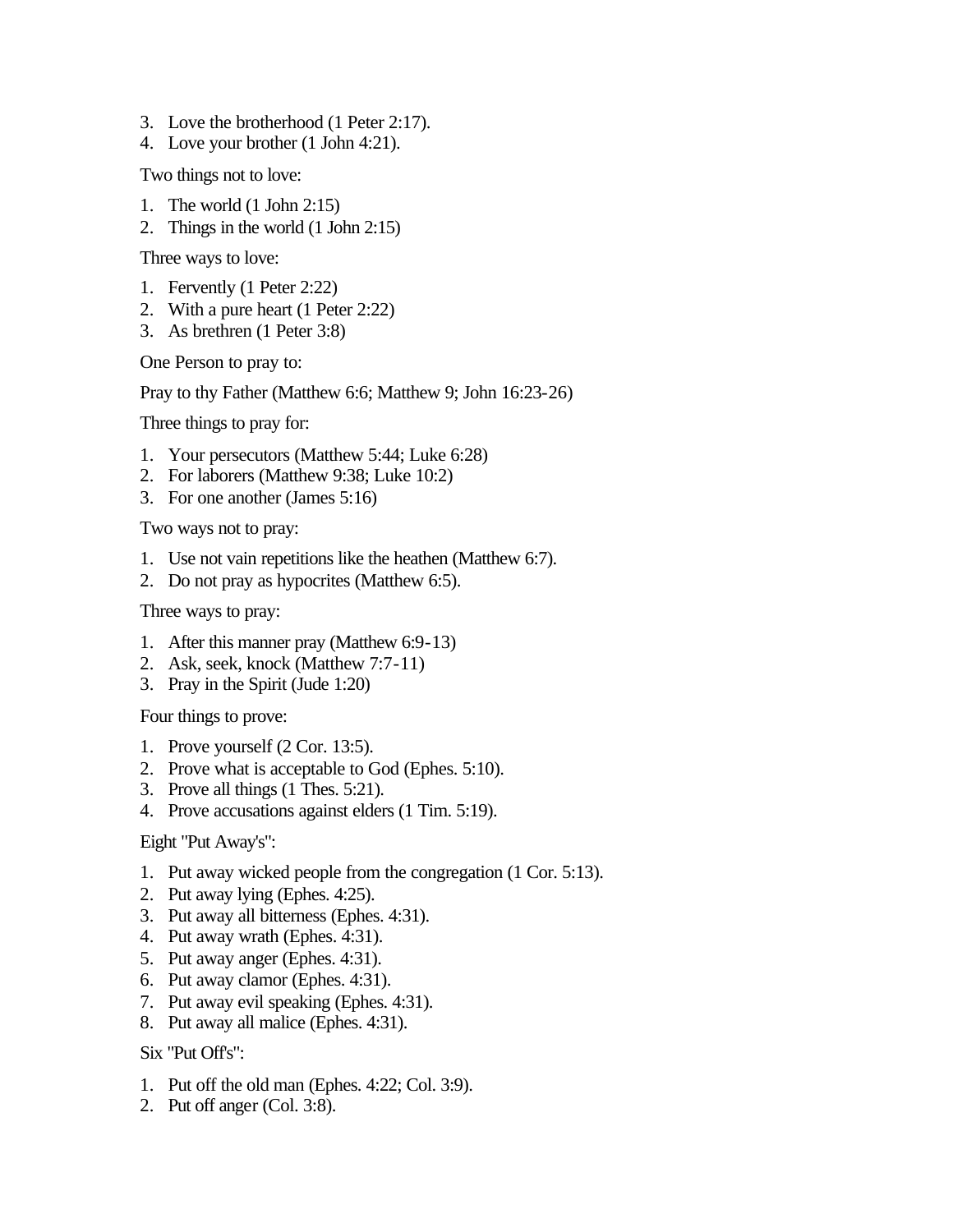- 3. Put off wrath (Col. 3:8).
- 4. Put off malice (Col. 3:8).
- 5. Put off blasphemy (Col. 3:8).
- 6. Put off filthy conversation (Col. 3:8).

Twelve "Put On's":

- 1. Put on Christ (Romans 13:14).
- 2. Put on the armor of light (Romans 13:12).
- 3. Put on the new man (Ephes. 4:24; Col. 3:10).
- 4. Put on the whole armor of God (Ephes. 6:11,13).
- 5. Put on the bowels of mercy (Col. 3:12).
- 6. Put on kindness (Col. 3:12).
- 7. Put on humility (Col. 3:12).
- 8. Put on meekness (Col. 3:12).
- 9. Put on longsuffering (Col. 3:13).
- 10. Put on love (Col. 3:14).
- 11. Put on the breastplate of faith and love (1 Thes. 5:8).
- 12. Put on the hope of salvation (1 Thes. 5:8).

One class not to rebuke:

Elders (1 Tim. 5:1)

Three things to rebuke:

- 1. Certain sinners (1 Tim. 5:20)
- 2. Rebels (Titus 1:13)
- 3. Works of darkness (Ephes. 5:11)

Two ways to rebuke:

- 1. With all authority (Titus 2:15)
- 2. With all longsuffering (2 Tim. 4:2)

Two commands to rejoice:

- 1. Rejoice (Matthew 5:12; Romans 15:10)
- 2. Rejoice evermore (1 Thes. 5:16)

Four things to rejoice in:

- 1. Hope (Romans 12:12)
- 2. Blessings of others (Romans 12:15)
- 3. The Lord (Phil. 3:1; Phil. 4:4)
- 4. Suffering for Christ (1 Peter 4:13)

Five things to remember:

- 1. What you are saved from (Ephes. 2:11-12)
- 2. Those who suffer (Hebrews 13:3)
- 3. Those who lead you (Hebrews 13:7)
- 4. Truth (Jude 1:17-18; Rev. 3:3)
- 5. Backsliding, and repent (Rev. 2:5)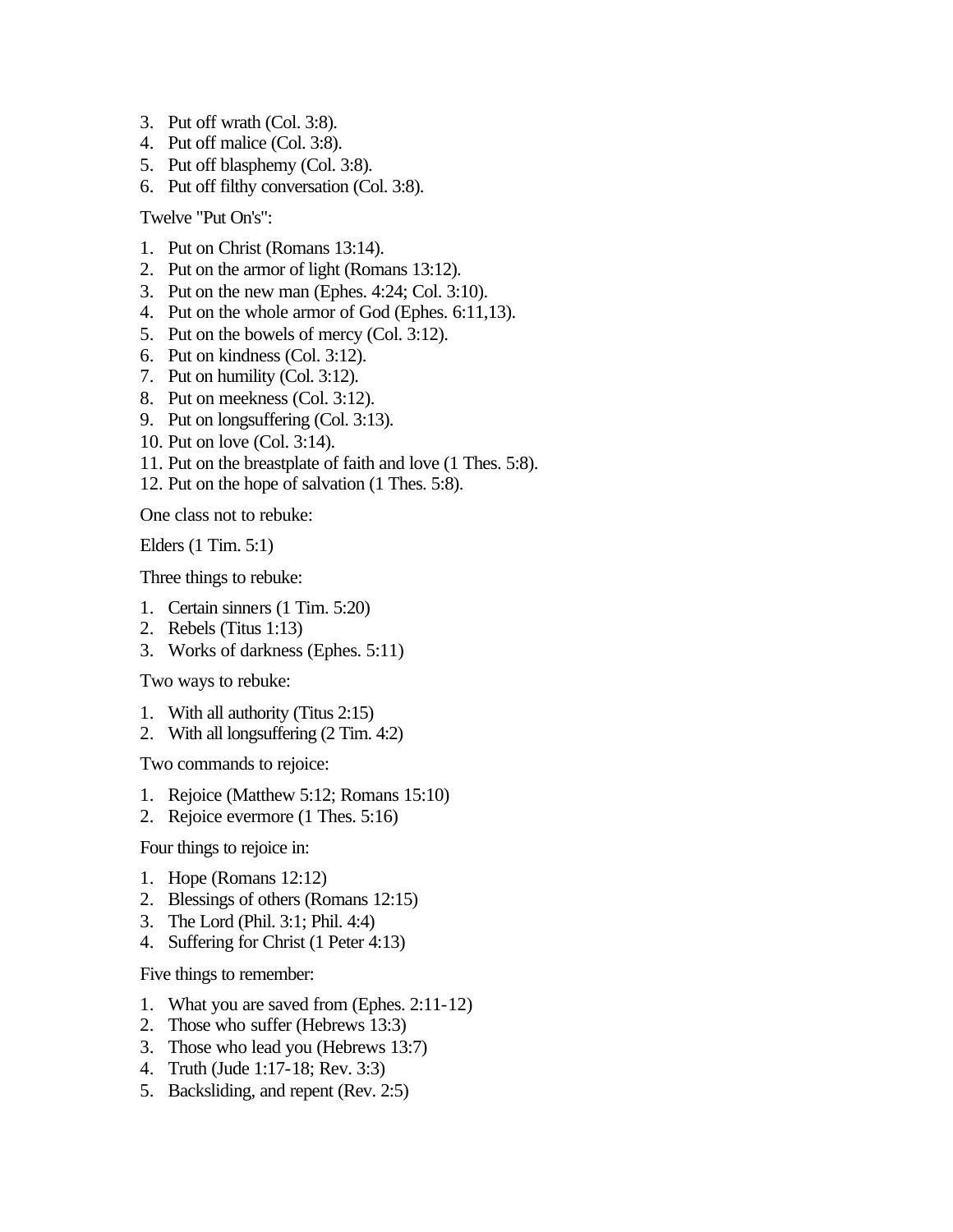Four things to seek:

- 1. God's kingdom first (Matthew 6:33; Luke 12:31)
- 2. God in prayer (Matthew 7:7)
- 3. To edify the church (1 Cor. 14:12)
- 4. Things above (Col. 3:1)

One command to stand fast:

1. Stand fast, and hold Christian traditions (2 Thes. 2:15)

Three things to stand fast with:

- 1. Loins girt about with truth
- 2. Breastplate of righteousness
- 3. Feet shod with the preparation of the gospel of peace (Ephes. 6:14-15)

Five things to stand in:

- 1. Faith (1 Cor. 16:13)
- 2. Liberty (Galatians 5:1)
- 3. One spirit (Phil. 1:27)
- 4. One mind (Phil. 1:27)
- 5. The Lord (Phil. 4:1)

Eight things to think on:

- 1. Things about your true self (Romans 12:3; 1 Cor. 3:18)
- 2. Things true
- 3. Things honest
- 4. Things just
- 5. Things pure
- 6. Things lovely
- 7. Things of good report
- 8. Things of virtue (Phil. 4:8)

One way to think:

Think soberly (Romans 12:3)

Five commands to "submit":

- 1. Submit one to another (Ephes. 5:21).
- 2. Submit to God (James 4:7).
- 3. Submit to every ordinance of man (1 Peter 2:13-14; Romans 13:1-8).
- 4. Younger ones are to submit to their elders (1 Peter 5:5).
- 5. Wives must submit to their husbands ((Ephes. 5:22; Col. 3:18; 1 Peter 3:1-6).

Twelve "Take's":

- 1. Take no anxious thought for necessities of life (Matthew 6:25,31; Luke 12:22-30)
- 2. Take no anxious thought of tomorrow (Matthew 6:34)
- 3. Take no anxious thought of defense (Matthew 10:19; Mark 13:9-11; Luke 12:11-12; Luke 21:14)
- 4. Take my yoke upon you (Matthew 11:29)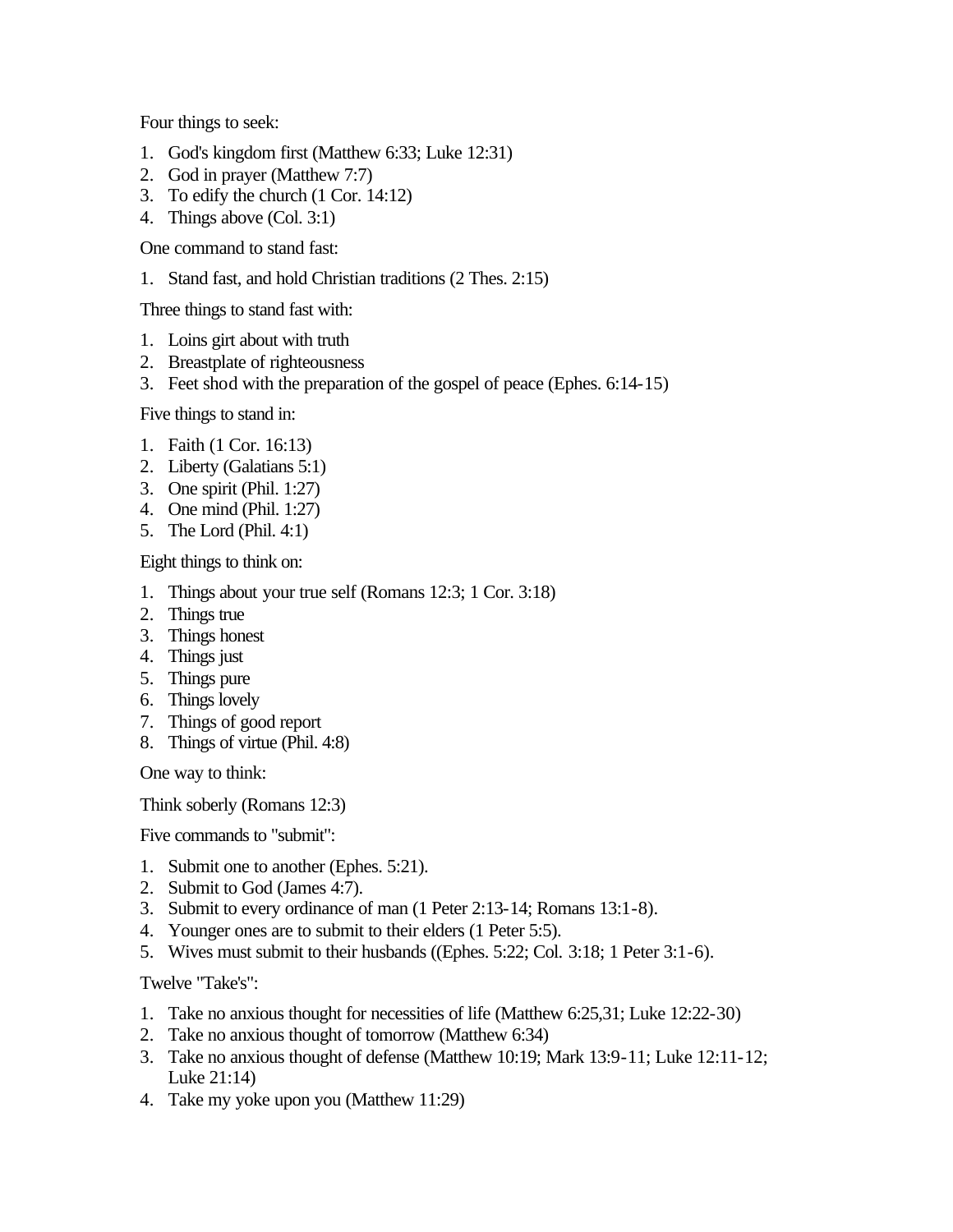- 5. Take advantage of freedom (1 Cor. 7:21)
- 6. Take the Lord's Supper in remembrance of Christ (1 Cor. 11:24-26)
- 7. Take the shield of faith (Ephes. 6:16)
- 8. Take the helmet of salvation (Ephes. 6:17)
- 9. Take the sword of the Spirit (Ephes. 6:17)
- 10. Take oversight of the flock willingly (1 Peter 5:2)
- 11. Take oversight of the flock without thought of personal gain (1 Peter 5:2)
- 12. Take a humble seat (Luke 14:8)

Eighteen "Take Heed's":

- 1. Take heed that you do not alms to be seen by people (Matthew 6:1).
- 2. Take heed not to despise little ones (Matthew 18:10).
- 3. Take heed not to be deceived (Matthew 24:4; Mark 13:5; Luke 21:8).
- 4. Take heed what you hear (Mark 4:24).
- 5. Take heed how you hear (Luke 8:18).
- 6. Take heed to walk in the light (Luke 11:35).
- 7. Take heed to rebuke and forgive (Luke 17:3).
- 8. Take heed not to get drunk (Luke 21:34).
- 9. Take heed not to surfeit (Luke 21:34).
- 10. Take heed not to be overcome with cares (Luke 21:34).
- 11. Take heed to yourselves (Matthew 13:9; Luke 17:3; Luke 21:34; Acts 20:28).
- 12. Take heed to the flock of God (Acts 20:28).
- 13. Take heed lest you misuse your liberty (1 Cor. 8:9; Rev. 13).
- 14. Take heed lest you fall (1 Cor. 10:12; Romans 11:21).
- 15. Take heed to your ministry (Col. 4:17).
- 16. Take heed that you destroy not one another (Galatians 5:15).
- 17. Take heed to yourself and your doctrine (1 Tim. 4:16).
- 18. Take heed not to backslide (Hebrews 3:12).

Four "Thou Shalt's":

- 1. Thou shalt worship God only (Matthew 4:10; Luke 4:8).
- 2. Thou shalt serve God only (Matthew 4:10; Luke 4:8).
- 3. Thou shalt love neighbors as yourself (Matthew 5:43; Matthew 19:19; Matthew 22:39; Mark 12:31; Luke 10:27; Romans 13:9; Galatians 5:14).
- 4. Thou shalt love God wholeheartedly (Matthew 22:37; Mark 12:30; Luke 10:27).

Eight "Thou Shalt Not's":

- 1. Thou shalt not tempt the Lord (Matthew 4:7; Luke 4:12).
- 2. Thou shalt not kill (Matthew 5:21; Matthew 19:18; Mark 10:19; Luke 18:20;Romans 13:9).
- 3. Thou shalt not commit adultery (Matthew 5:27-28; Matthew 19:18; Luke 18:20; Romans 13:9).
- 4. Thou shalt not pray to be seen by people (Matthew 6:5).
- 5. Thou shalt not steal (Matthew 19:18; Mark 10:19; Luke 18:20; Romans 13:9).
- 6. Thou shalt not bear false witness (Matthew 19:18; Mark 10:19; Luke 18:20; Romans 13:9).
- 7. Thou shalt not covet (Romans 13:9).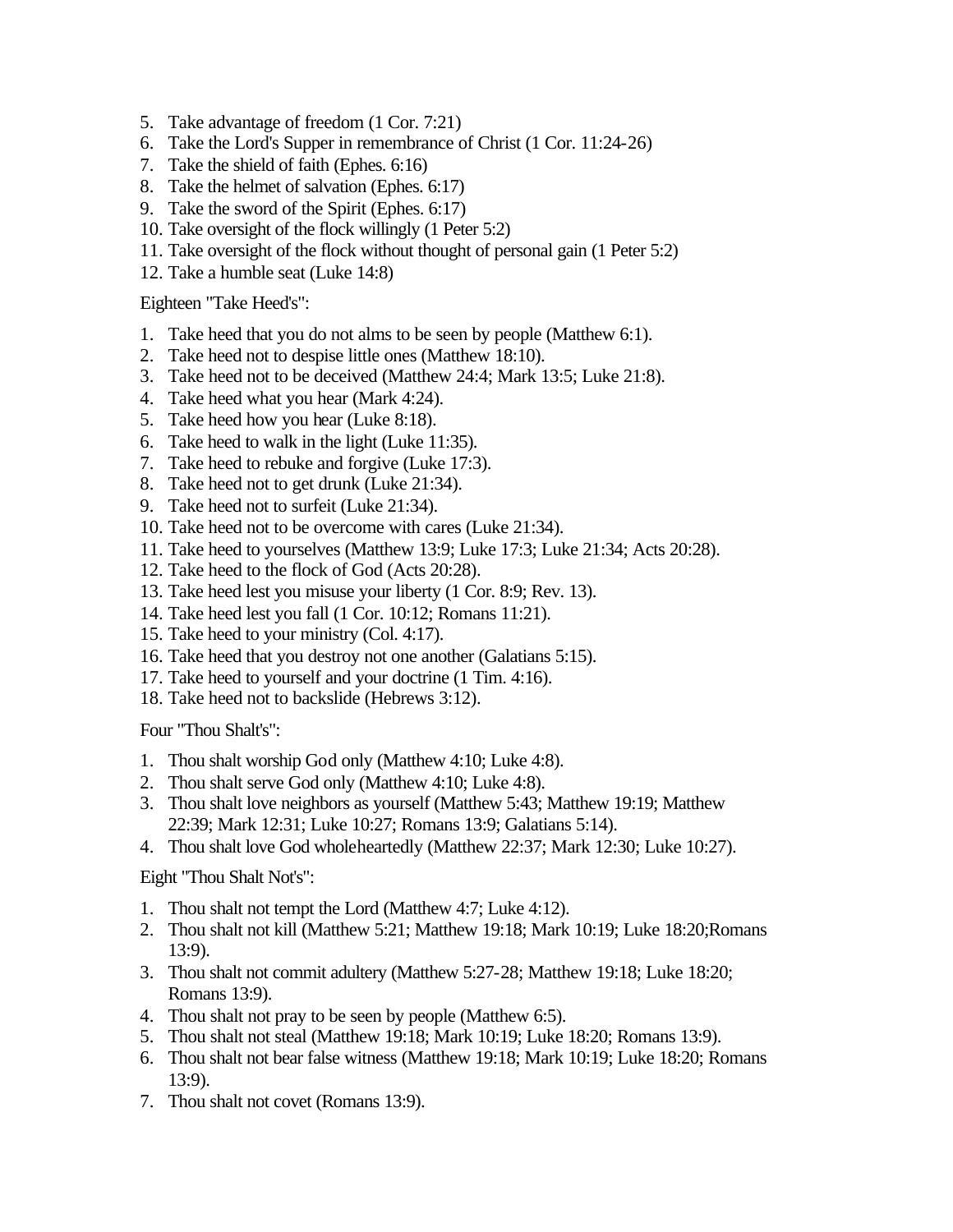8. Thou shalt not muzzle the ox treading corn (1 Cor. 9:9; 1 Tim. 5:18).

Two ways not to walk:

- 1. As Sinners (Ephes. 4:17)
- 2. As fools (Ephes. 5:15)

Seven things to walk in:

- 1. The Spirit (Galatians 5:16)
- 2. Love (Ephes. 5:2)
- 3. The light (Ephes. 5:8-9; 1 John 1:7)
- 4. Watchfulness (Ephes. 6:18)
- 5. Christ (Col. 2:6-7; 2 Cor. 5:17)
- 6. Wisdom (Col. 4:5)
- 7. Honesty (1 Thes. 4:12)

200 Miscellaneous Commands:

- 1. Abhor what is evil (Romans 12:9).
- 2. A bishop must be (see characteristics of, 1 Tim. 3:2-7; Titus 1:6-9).
- 3. Abide in Christ (John 15:4).
- 4. Abide with worthy ones (Matthew 10:11-13; Mark 6:10; Luke 9:4; Luke 10:5-8).
- 5. Accuse none falsely (Luke 3:14).
- 6. Add to Christian graces (2 Peter 1:5-7).
- 7. Admit your own unprofitableness (Luke 17:10).
- 8. Admonish one another (Col. 3:16).
- 9. Admonish the unruly (2 Thes. 3:15).
- 10. Agree with your adversary (Matthew 5:25).
- 11. Allow no liberty to ensnare you to commit sin (1 Cor. 10:25-30).
- 12. Allow no lust of evil in the your body (1 Thes. 4:5).
- 13. Allow no cursing and blessing from the same mouth (James 3:10).
- 14. Anoint your head and wash face when fasting (Matthew 6:17).
- 15. Arm your self with a mind to suffer for Christ (1 Peter 4:1).
- 16. Avenge not yourself (Romans 12:19).
- 17. Awake from death to light (Ephes. 5:14).
- 18. Bear one another's burdens (Galatians 6:2).
- 19. Behave like men (1 Cor. 16:13).
- 20. Bid no false teacher "Godspeed" (2 John 1:10-11).
- 21. Bring proof of your repentance (Matthew 3:8; Luke 3:8).
- 22. Bring your children up in the Lord (Ephes. 6:4).
- 23. Build up your faith (Jude 1:20).
- 24. Call the poor to your feast (Luke 14:13).
- 25. Children, obey your parents (Ephes. 6:1; Col. 3:20).
- 26. Cleanse the lepers (Matthew 10:8).
- 27. Cleanse your hands you sinners (James 4:8).
- 28. Cleave to good (Romans 12:9).
- 29. Collect just dues only (Luke 3:13).
- 30. Come out from among them (2 Cor. 6:17).
- 31. Command and teach these things (1 Tim. 4:11; 1 Tim. 6:2).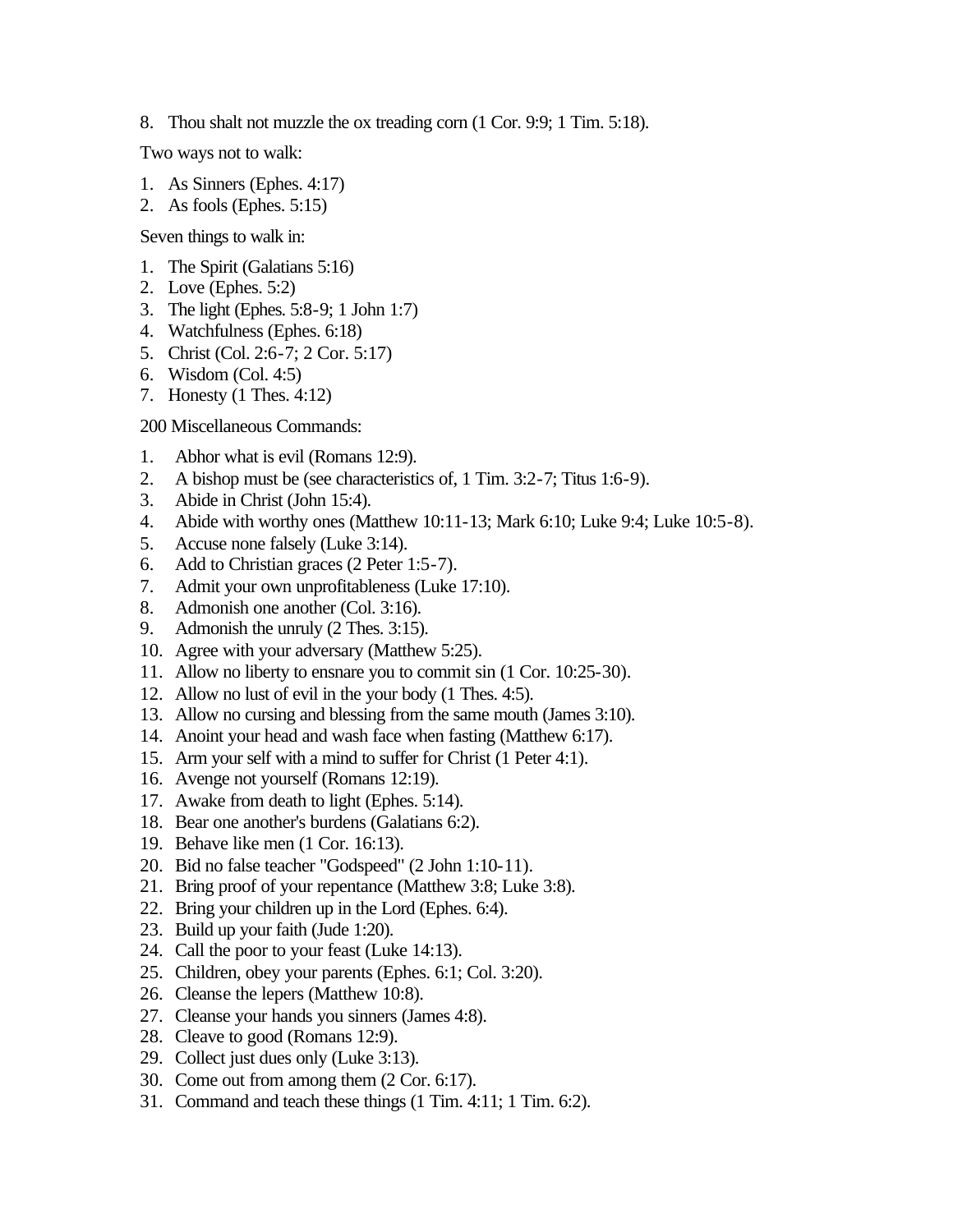- 32. Commit the truth to faithful teachers (2 Tim. 2:2).
- 33. Confess your faults one to another (James 5:16).
- 34. Count it joy when you are tempted (James 1:2).
- 35. Cut off offending members (Matthew 5:29-30; Matthew 18:8,9).
- 36. Deacons must be (see 1 Tim. 3:8-12).
- 37. Defraud not (Mark 10:19).
- 38. Desire spiritual gifts (1 Cor. 14:1).
- 39. Desire the milk of the Word (1 Peter 2:2).
- 40. Despise not prophesyings (1 Thes. 5:20).
- 41. Destroy none with non-essentials (Romans 14:15; 1 Cor. 8:13).
- 42. Draw near to God (James 4:8).
- 43. Eat your own bread in quietness (2 Thes. 3:12).
- 44. Earnestly contend for faith (Jude 1:3).
- 45. Edify yourselves with singing (Ephes. 5:19).
- 46. Edify one another (1 Thes. 5:11).
- 47. Enter the straight (narrow) gate (Matthew 7:13; Luke 13:24).
- 48. Examine yourself as to faith (2 Cor. 13:5).
- 49. Exercise in godliness (1 Tim. 4:7-8).
- 50. Exhort servants to obey (Titus 2:9-10).
- 51. Exhort one another daily (Hebrews 3:13).
- 52. Fear not (Luke 12:32)!
- 53. Fight the good fight of faith (1 Tim. 6:12).
- 54. Follow peace and holiness (Hebrews 12:14).
- 55. Forbear one another (Col. 3:13).
- 56. Forbid not children (Matthew 19:14; Mark 10:14; Luke 18:16).
- 57. Forbid not tongues (1 Cor. 14:39).
- 58. Forget not to share (Hebrews 13:16).
- 59. Forgive 490 times (Matthew 18:22).
- 60. Forgive (Matthew 11:25-26; Luke 6:37; Ephes. 4:32; Col. 3:13).
- 61. Fret not in servitude (2 Cor. 7:21).
- 62. Gird up loins of mind (1 Peter 1:13).
- 63. Give place to wrath (Romans 12:19).
- 64. Give your enemy a drink of water (Romans 12:20).
- 65. Give no occasion to the adversary (1 Tim. 5:14).
- 66. Glorify God in your body and spirit (2 Cor. 6:20; cp. Romans 12:1-2).
- 67. Grieve not the Holy Spirit (Ephes. 4:30).
- 68. Grow in grace and knowledge (2 Peter 3:18).
- 69. Grudge not against another (James 5:9).
- 70. Harden not your hearts (Hebrews 3:8-15).
- 71. Hate flesh-spotted garments (Jude 1:23).
- 72. Have no respect of persons (partiality, prejudice) (1 Tim. 5:21).
- 73. Have the same love (Phil. 2:2).
- 74. Have no fellowship with works of darkness (Ephes. 5:11).
- 75. Heal the sick (Matthew 10:8; Luke 10:9).
- 76. Help propagate truth (3 John 1:8).
- 77. Humble yourselves (James 4:10; 1 Peter 5:6).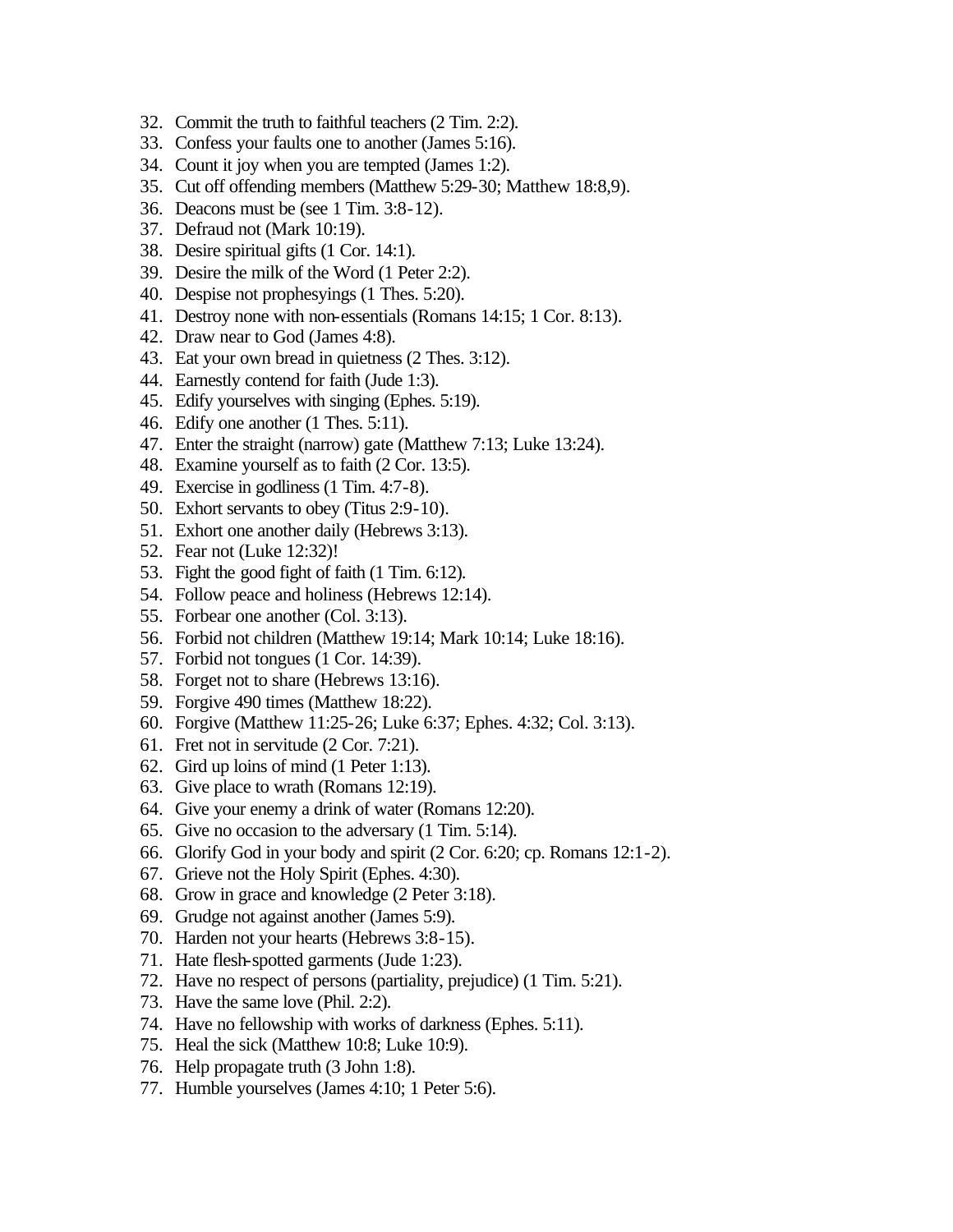- 78. Husbands, love your wives (Ephes. 5:25,28; Col. 3:19; 1 Peter 3:7).
- 79. Husbands, be not bitter against your wives (Col. 3:19).
- 80. Instruct rebels in meekness (2 Tim. 2:25).
- 81. Intreat others according to 1 Tim. 5:1-2.
- 82. Judge not (Matthew 7:1; Luke 6:37).
- 83. Have faith before God for things not condemned in Scripture (Romans 14:22-23).
- 84. Know how to control your body (1 Thes. 4:4).
- 85. Lay not up your treasures on earth (Matthew 6:19).
- 86. Lay up your treasures in heaven (Matthew 6:20; Luke 12:33-34).
- 87. Lay hold on eternal life (1 Tim. 6:12).
- 88. Leave your parents and cleave to your wife (Matthew 19:5; Mark 10:7; Ephes. 5:31).
- 89. Lend, hoping for nothing back (Luke 6:35).
- 90. Lie not (Col. 3:9).
- 91. Lift up hands that hang down (Hebrews 12:12).
- 92. Look not everyone on your own things only (Phil. 2:4).
- 93. Look diligently not to fail of grace (Hebrews 12:15).
- 94. Look diligently lest any root of bitterness defile (Hebrews 12:15).
- 95. Look diligently lest any be a fornicator (Hebrews 12:16-17).
- 96. Look to yourselves not to lose reward (2 John 1:8).
- 97. Look for mercy unto eternal life (Jude 1:21).
- 98. Lust not after evil things (1 Cor. 10:6).
- 99. Make a tree good or corrupt (Matthew 12:33).
- 100.Make no provision for lusts (Romans 13:14).
- 101.Make full proof of ministry (2 Tim. 4:5).
- 102.Make straight paths (Hebrews 12:13).
- 103.Mark troublemakers (Romans 16:17; Phil. 3:17).
- 104.Mark the unruly (2 Thes. 3:14).
- 105.Marvel not if you are hated by the world (1 John 3:13).
- 106.Masters, be good to servants (Ephes. 5:9; Col. 4:1).
- 107.Meditate upon things of 1 Tim. 4:15.
- 108.Mind not the high things (Romans 12:16).
- 109.Minister as good stewards (1 Peter 4:10).
- 110.Mortify offending physical members (Col. 3:5; Romans 8:12-13).
- 111.Neither be of doubtful mind (Luke 12:29).
- 112.No man is to defraud his brother (1 Thes. 4:6).
- 113.Neglect not spiritual gifts (1 Tim. 4:14; cp. 2 Tim. 1:6).
- 114.Obey your leaders (Hebrews 13:17).
- 115.Offer the other cheek (Matthew 5:39; Luke 6:29).
- 116.Ordain no one in a hurry (1 Tim. 5:22).
- 117.Owe nothing but love (Romans 13:8).
- 118.Overcome evil with good (Romans 12:21).
- 119.Pass the time in fear (1 Peter 1:17).
- 120.Pay your taxes (Romans 13:6).
- 121.Pay just dues (Romans 13:7).
- 122.Praise the Lord (Romans 15:11).
- 123.Preach (Matthew 10:7,27; Mark 16:15; 2 Tim. 4:2).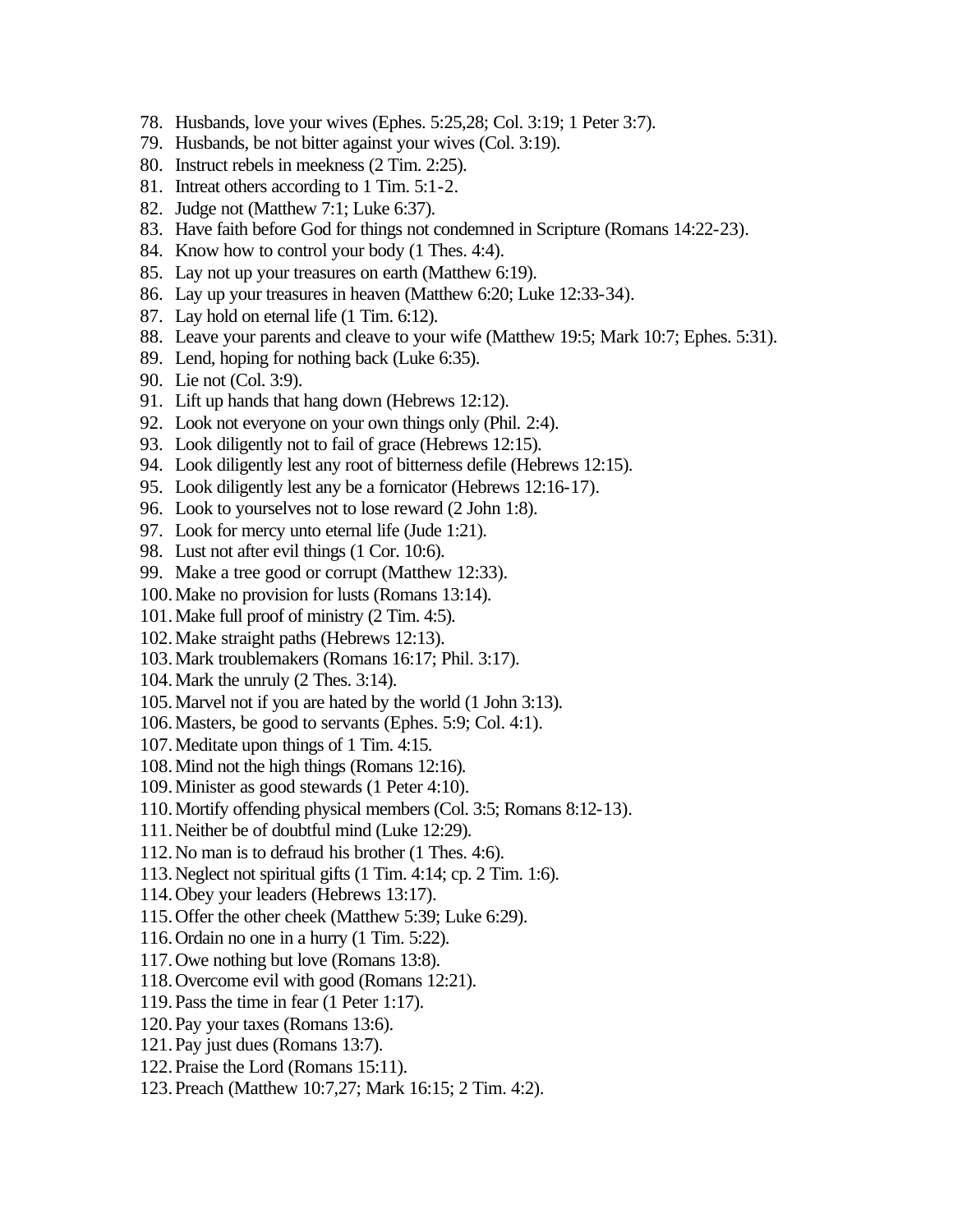- 124.Present your body to God (Romans 12:1).
- 125.Provide things honestly (Romans 12:17).
- 126.Provoke not your children to wrath (Ephes. 6:4; Col. 3:21).
- 127.Purge out the old leaven (evil influence) (1 Cor. 5:7).
- 128.Purify your hearts of doubt (James 4:8).
- 129.Put others in remembrance of the essentials (2 Tim. 2:14).
- 130.Quench not the Spirit (1 Thes. 5:19).
- 131.Raise the dead (Matthew 10:8).
- 132.Receive (accept) weak brethren (Romans 14:1).
- 133.Receive one another (Romans 15:7).
- 134.Receive the Word with meekness (James 1:21).
- 135.Reckon yourself as dead to sin (Romans 6:11).
- 136.Reckon yourself as alive to God (Romans 6:11).
- 137.Recognize the truth (1 Cor. 10:15).
- 138.Redeem the time (Ephes. 5:16; Col. 4:5).
- 139.Reject heretics (Titus 3:10).
- 140.Refuse to support young widows from church funds (1 Tim. 5:11).
- 141.Remind people of the seven things of Titus 3:1-2.
- 142.Render no evil for evil (1 Peter 3:9; Romans 12:17).
- 143.Repent (Matthew 3:2; Matthew 4:17; Mark 1:15; Acts 2:38; Acts 3:19; Rev. 2:16; Rev. 3:19).
- 144.Resist not evil (Matthew 5:38-39).
- 145.Resist the devil (James 4:7; 1 Peter 5:9).
- 146.Restore backslider in meekness, considering your own life (Galatians 6:1).
- 147.Run to obtain (1 Cor. 9:24).
- 148.Salute none by the way (Luke 10:4).
- 149.Salute your leaders (Hebrews 13:24).
- 150.Sanctify God in your heart (1 Peter 3:15).
- 151.Save some with fear (Jude 1:23).
- 152.Search the Scriptures (John 5:39).
- 153.Seek not eats and drinks (Luke 12:29).
- 154.Sell to help the needy (Luke 12:33).
- 155.Serve the Lord (Romans 12:1).
- 156.Servants, obey masters (Ephes. 6:5-8; Col. 3:22-25; 1 Peter 2:18).
- 157.Set the least to judge (1 Cor. 6:4).
- 158.Set your affections above ( Col. 3:2).
- 159.Shake off the dust of your feet (Matthew 10:14; Mark 6:11; Luke 9:5; Luke 10:10- 11).
- 160.Show charity to other ministers (Luke 9:49-50).
- 161.Show yourself as a pattern (Titus 2:7).
- 162.Show fourthings of Titus 2:7-8.
- 163.Sin not (1 Cor. 15:34).
- 164.Sing with grace in heart (Col. 3:16).
- 165.Shun vain babblings (2 Tim. 2:16).
- 166.Speak and do things in view of the judgment day (James 2:12).
- 167.Speak truth (Ephes. 4:25).